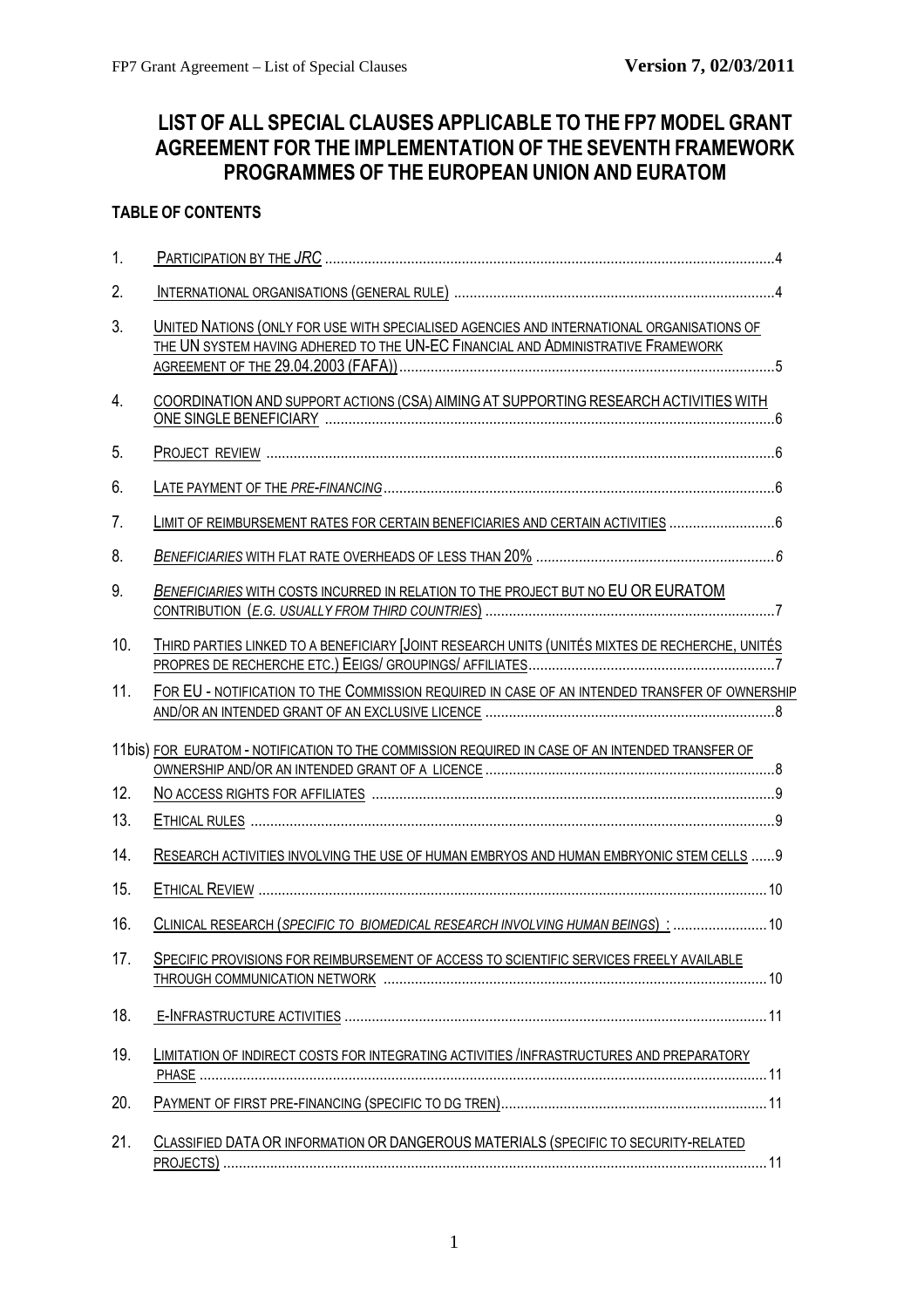| 22. | TREATMENT OF CONFIDENTIAL, CLASSIFIED DATA OR INFORMATION, OR DANGEROUS MATERIALS                                                                                                                                                                                                       |
|-----|-----------------------------------------------------------------------------------------------------------------------------------------------------------------------------------------------------------------------------------------------------------------------------------------|
|     |                                                                                                                                                                                                                                                                                         |
| 23. | ACTIVITIES AIMING TO DEVELOP HIGHLY RELIABLE CAPABILITIES HAVING AN IMPACT ON THE SECURITY OF                                                                                                                                                                                           |
| 24. | LIMITED DISSEMINATION OF FOREGROUND OUTSIDE THE CONSORTIUM FOR SECURITY REASONS                                                                                                                                                                                                         |
| 25. | SUBCONTRACTING IN GRANTS TO PRE-DEFINED BENEFICIARIES (SPECIFIC TO SPACE-RELATED PROJECTS                                                                                                                                                                                               |
| 26. | ENLARGEMENT OF THE CONSORTIUMN (SPECIFIC TO SPACE-RELATED PROJECTS) 13                                                                                                                                                                                                                  |
| 27. | BANK ACCOUNT SPECIFICALLY DEDICATED TO THE PROJECT (SPECIFIC TO SECURITY-RELATED                                                                                                                                                                                                        |
| 28. | RIGHT TO ACCESS AND TO USE DATA FOR THE PURPOSES OF THE EUROPEAN UNION (SPECIFIC TO                                                                                                                                                                                                     |
| 29. | ACCESS RIGHTS TO FOREGROUND FOR POLICY PURPOSES AND TRANSFER OF OWNERSHIP OF FOREGROUND                                                                                                                                                                                                 |
| 30. | DEPARTMENTS/INSTITUTES ETC. WITHIN A LEGAL ENTITY THAT CAN IDENTIFY THEIR REAL INDIRECT COSTS                                                                                                                                                                                           |
| 31. |                                                                                                                                                                                                                                                                                         |
| 32. |                                                                                                                                                                                                                                                                                         |
| 33. | CONFIDENTIAL, CLASSIFIED DATA OR INFORMATION OR DANGEROUS MATERIALS. In relation to Article II.9.                                                                                                                                                                                       |
| 34. | PROJECT INVOLVING COORDINATION WITH ANOTHER PROJECT FUNDED BY A THIRD COUNTRY AS A RESULT OF                                                                                                                                                                                            |
| 35. | ARBITRATION CLAUSE TO BE USED ONLY AT THE REQUEST OF ENTITIES NOT RECEIVING FINANCIAL<br>CONTRIBUTION OF THE UNION OR EURATOM WHICH ARE ESTABLISHED IN A THIRD COUNTRY NOT ASSOCIATED<br>TO FP7 AND WHICH FOR REASONS OF DOMESTIC LAW CANNOT BE SUBJECT TO THE JURISDICTION OF THE      |
| 36. | NO OBJECTION BY THE COMMISSION REGARDING TRANSFERS OF OWNERSHIP OR GRANT OF EXCLUSIVE                                                                                                                                                                                                   |
|     | 36TER (SPECIFIC FOR SECURITY RELATED PROJECTS) NO OBJECTION BY THE COMMISSION REGARDING<br>TRANSFERS OF OWNERSHIP OR GRANT OF EXCLUSIVE LICENCES BY BENEFICIARIES NOT RECEIVING                                                                                                         |
| 37. | ACCESS RIGHTS TO FOREGROUND FOR COMMUNITY PURPOSES (SPECIFIC TO EURATOM PROJECTS)18                                                                                                                                                                                                     |
| 38. | SPECIAL CASE WHEN SECONDARY AND HIGHER EDUCATION ESABLISHMENTS AND PUBLIC BODIES ARE THE<br>COORDINATOR AND THERE IS AN "AUTHORISATION TO ADMINISTER" GIVEN TO A THIRD PARTY CREATED,                                                                                                   |
| 39. | OPEN ACCESS (SPECIFIC TO THE THEMATIC AREAS "HEALTH", "ENERGY", "ENVIRONMENT (INCLUDING CLIMATE<br>CHANGE)", "INFORMATION & COMMUNICATION TECHNOLOGIES" (CHALLENGE 2), AND "SOCIO-ECONOMIC<br>SCIENCES AND THE HUMANITIES", AS WELL AS TO THE ACTIVITIES "RESEARCH INFRASTRUCTURES" (E- |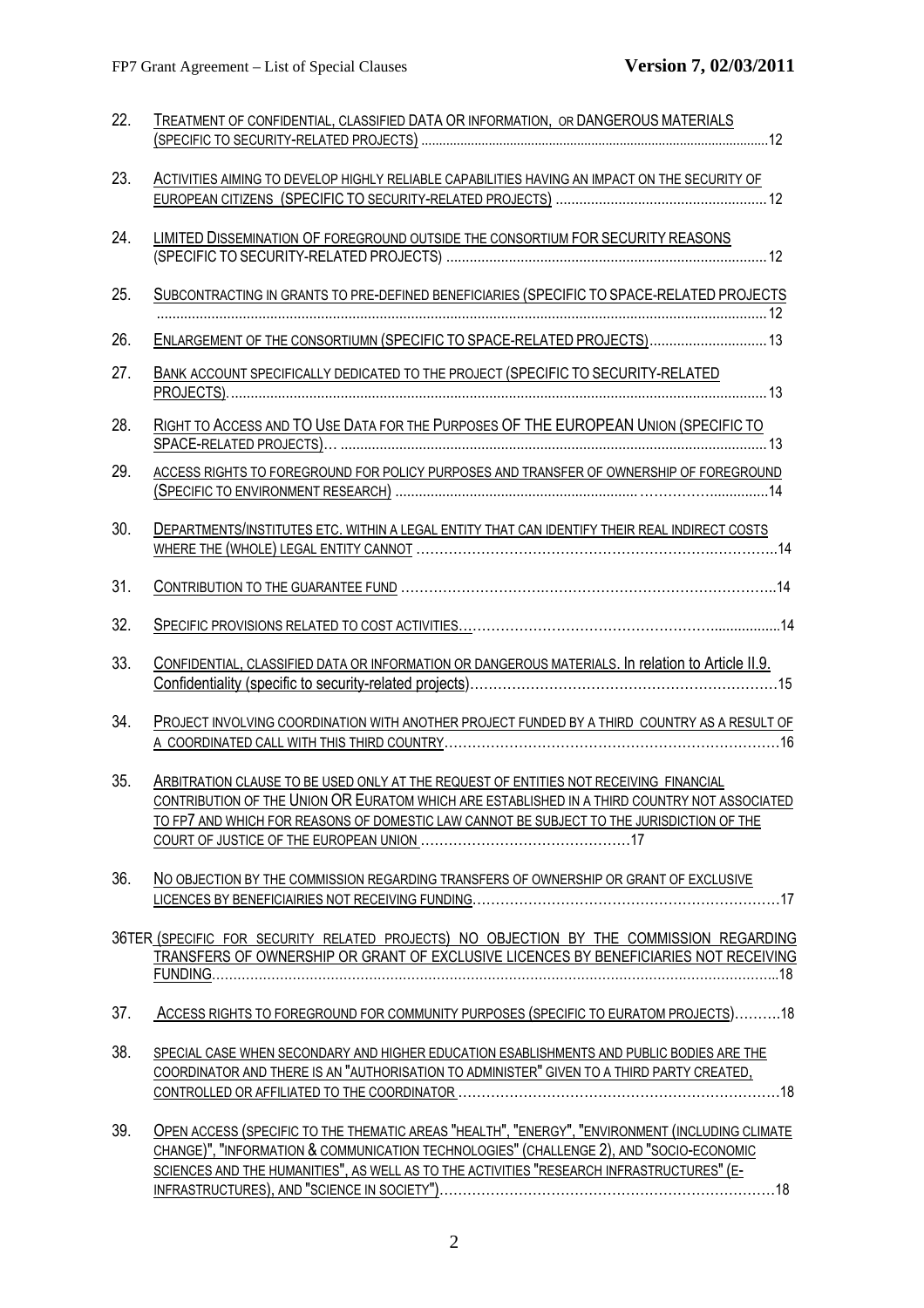- 40. DISSEMINATION OF FOREGROUND (SPECIFIC FOR THE THEME "SCIENCE IN SOCIETY" ONLY TO BE USED FOR COORDINATION AND SUPPORT ACTYIONS IF ITS USE IS FORESEEN IN THE WORK PROGRAMME) ……………19
- 41**.** COMPLEMENTARY GRANT AGREEMENTS……………………………………………………………………………19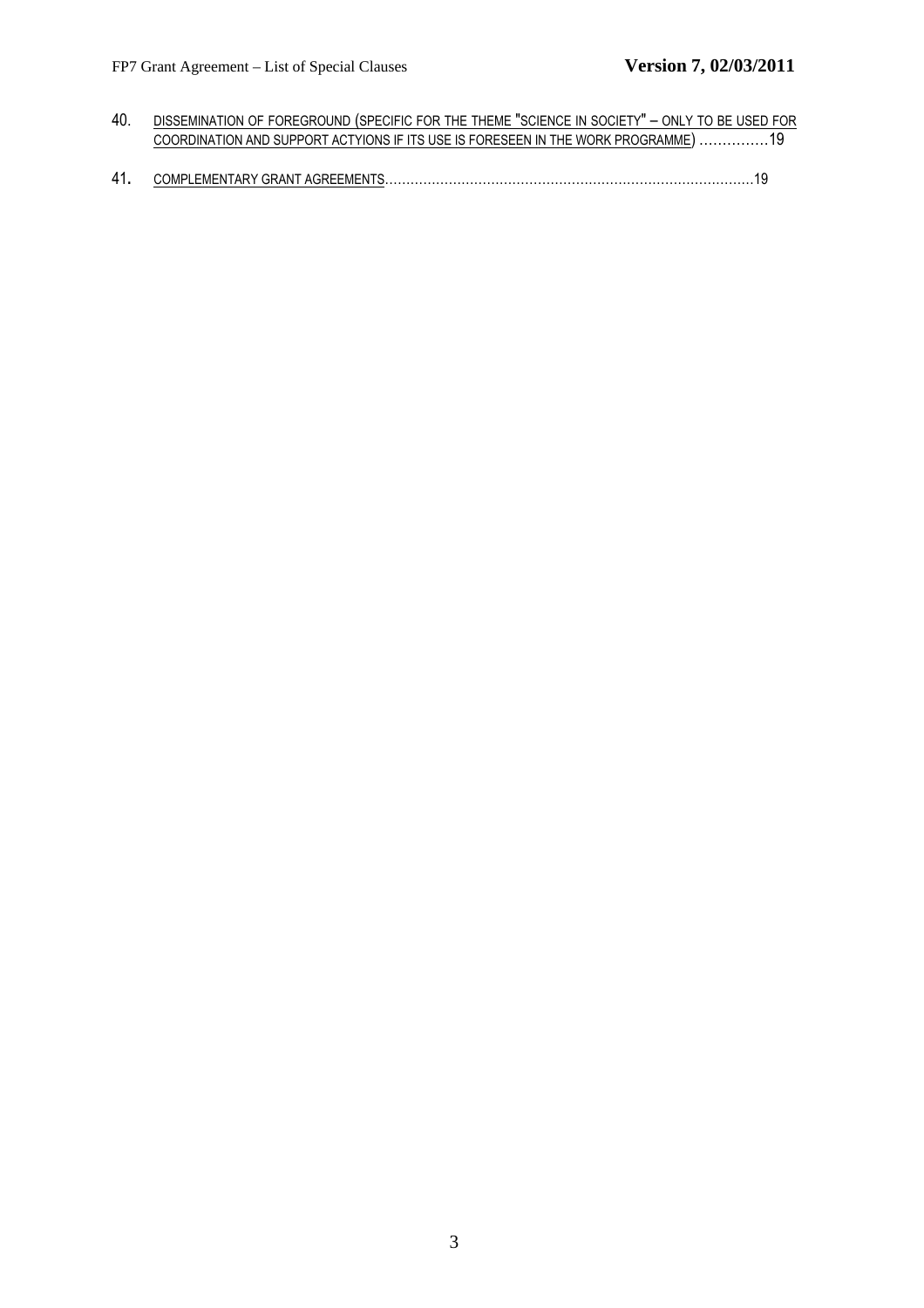# <span id="page-3-0"></span>**1. PARTICIPATION BY THE JRC**

- 1. The *[Union] [Euratom]* shall carry out part of the *project* through its *Joint Research Centre* (*JRC*) subject to the following conditions:
	- (a) For the purposes of this *grant agreement*, the *JRC* shall be considered as a *research organisation.*
	- (b) For the purposes of this *grant agreement*, the *JRC* shall be considered as a *beneficiary*. It shall have the same rights and same obligations as the other *beneficiaries* and shall be a member of the *consortium* identified in Article 1.1.
	- (c) An amount of EUR [*insert amount*] [*insert amount in words* EURO] of the *pre-financing* referred to in Article 6 shall be kept by the *Commission* for the *JRC*.

The JRC hereby agrees that the amount of EUR [*insert amount*] ([*insert amount in words*] EURO), corresponding to the beneficiaries' contribution to the Guarantee Fund referred to in Article II.20 and representing [5%] of the maximum financial contribution of *[the Union] [Euratom]* intended for the JRC as stated in Annex I, is transferred in its name by the *Commission* from this part of the *pre-financing* into the Guarantee Fund.

- (d) In addition to the documents referred to in Article II.4, the *consortium* shall indicate to the *Commission* the amount of each of the payments referred to in Article II.6.b and II.6.c to be transferred by the *Commission* to the *JRC*.
- (e) This *grant agreement* takes precedence over any *consortium agreement* signed by the *Commission,* represented by the *JRC*.
- 2. Relations within the *Commission* between DG […] and the *JRC* shall be regulated by an administrative arrangement as set out in Annex [...] to the *grant agreement*, without prejudice to the rights of the other *beneficiaries.*

# <span id="page-3-1"></span>**2. INTERNATIONAL ORGANISATIONS (general rule)**

#### 1. Arbitration

- a. Any dispute between the *Commission* ("Party") and (an) *international organisation(s)* ("Party") acting as *beneficiary(ies)* (collectively referred to in this Article of the *grant agreement* as the "Parties") relating to the *grant agreement,* which cannot be settled amicably shall be referred to an arbitration committee in accordance with the procedure specified below.
- b. When notifying the other Party of its intention to resort to arbitration, the notifying Party shall also inform the other Party of its appointed arbitrator. The second Party shall appoint its arbitrator within one month of that written notification.

The two arbitrators shall, by joint agreement and within three months of the appointment of the second Party's arbitrator, appoint a third arbitrator who shall be the chairman of the arbitration committee, unless a sole arbitrator is agreed by both Parties.

- c. Within one month of the appointment of the third arbitrator, the Parties shall agree on the terms of reference of the arbitration committee, including the procedure to be followed.
- d. The arbitration proceedings shall take place in Brussels.
- e. The arbitration committee shall apply the terms of the *grant agreement*. The arbitration committee shall set out in the award the detailed grounds for its decision.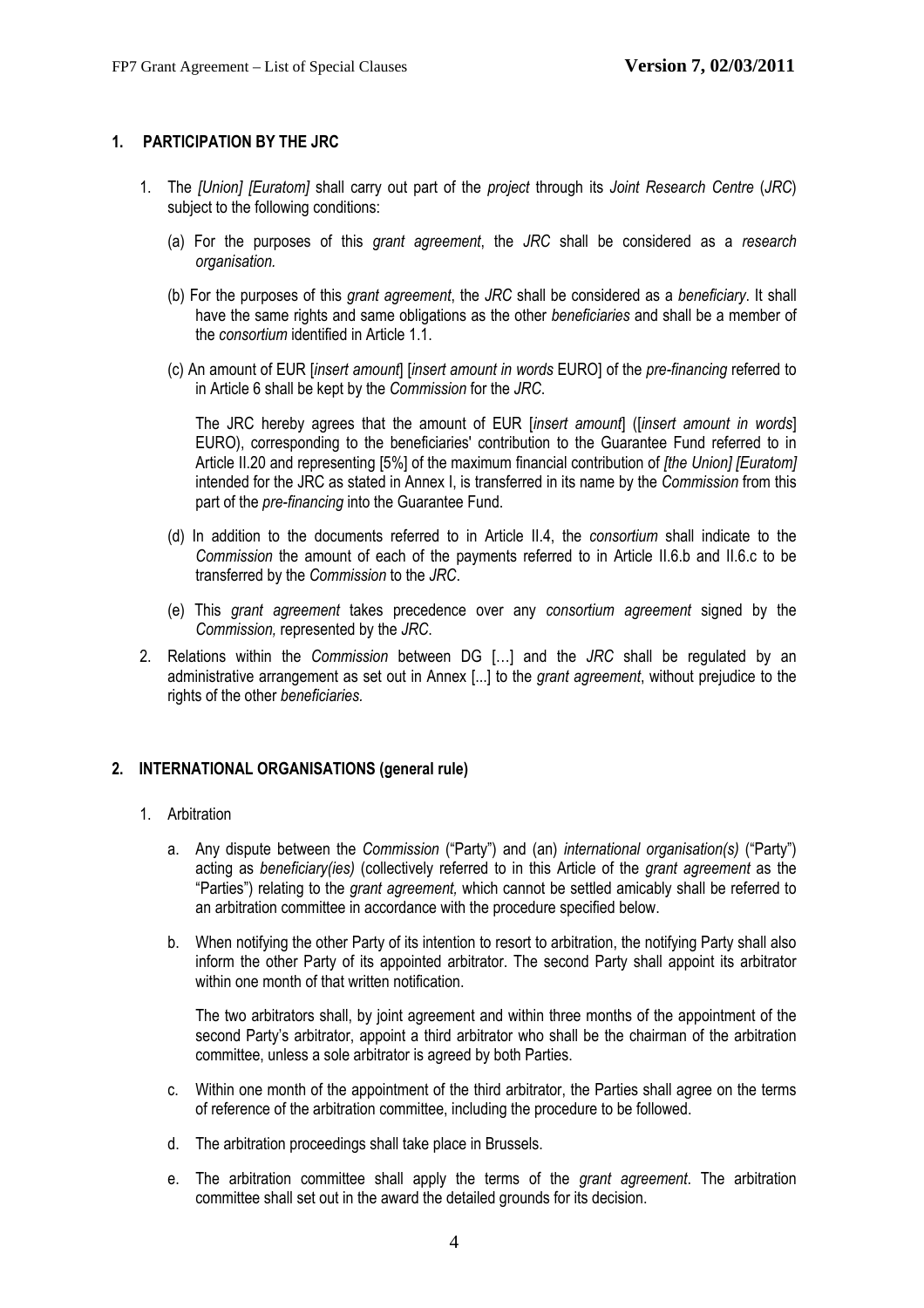- f. The arbitral award shall be final and binding upon the Parties, who hereby expressly agree to renounce any form of appeal or revision.
- g. The costs, including all reasonable fees expended by the Parties to any arbitration hereunder, shall be apportioned between the Parties by the arbitration committee.
- 2. Certificates on the financial statements and/or on the methodology

With reference to Article II.4.4, certificates on the financial statements and/or on the methodology to be provided by an *international organisation* may be established by its regular internal or external auditor, in accordance with its internal financial regulations and procedures.

3. Controls and audits

The competent bodies of the European Union shall address any requests for controls or audits pursuant to the provisions of Article II.22, to the Director General of the international organisation.

The international organisation shall make available to the competent bodies of the EuropeanUnion, upon request, all relevant financial information, including statements of accounts concerning the action, where they are executed by the international organisation or by a subcontractor. In conformity with Article 287 of the Treaty on the Functioning of the European Union and with the *Financial Regulation* of the *European Community*, the competent bodies of the European Union may undertake, including on-the-spot checks related to the action financed by the European Union *or Euratom*.

Any control or audit shall be carried out on a confidential basis.

4. Governing law

Notwithstanding the law applicable on a subsidiary basis mentioned in Article 9 first paragraph, this *grant agreement* shall be governed on a subsidiary basis by [the law of (insert law of a Member State or an EFTA country).]

5. Privileges and immunities

Nothing in this *grant agreement* shall be interpreted as a waiver of any privileges or immunities accorded to [insert name of the International Organisation] by its constituent documents or international law.

### <span id="page-4-0"></span>**3. UNITED NATIONS (only for use with specialised agencies and international organisations of the UN system having adhered to the UN-EC financial and administrative framework agreement of 29.04.2003 (FAFA))**

1. Settlement of dispute

Any dispute arising between the *Commission* and [*name of the beneficiary*] shall be settled in accordance with Article 14 of the Financial and Administrative Framework Agreement concluded by the *Community*, represented by the *Commission*, and the United Nations on 29.04.2003 (hereinafter referred to as the "FAFA Agreement") to which [*name of the beneficiary*] adhered on the [*date*].

2. Certificates on the financial statements and/or on the methodology, controls and audits

With regard to [name of the *beneficiary*], the "Agreement on the application of the verification clause to operations administered by the United Nations and financed or co-financed by the *European Community*" annexed to the FAFA Agreement prevails over this *grant agreement*, and in particular over its Articles II.4.4, II.22 and II.23.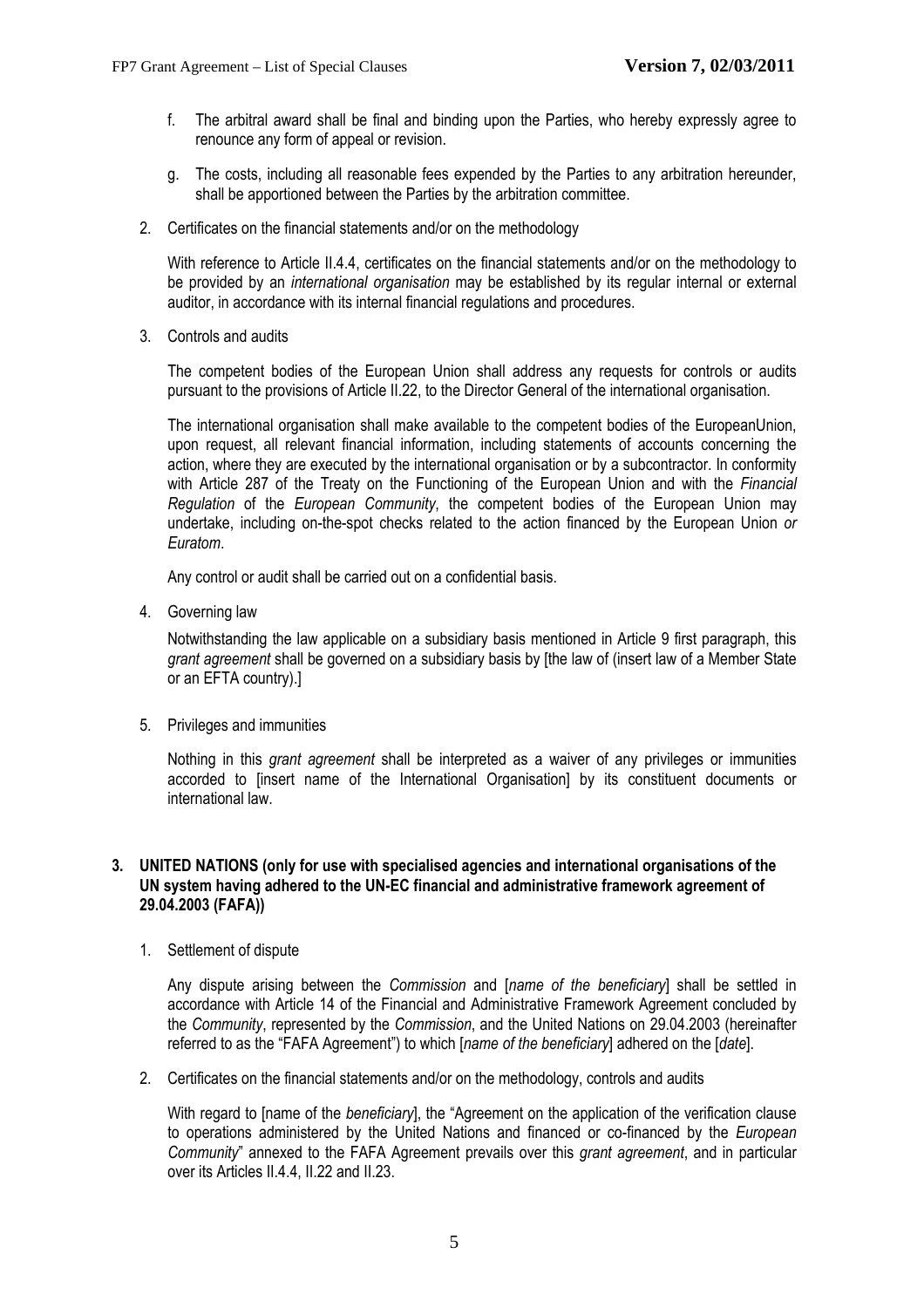[3. Governing law

Notwithstanding the law applicable on a subsidiary basis mentioned in Article 9 first paragraph, this *grant agreement* shall be governed on a subsidiary basis [insert law of a Member State or an EFTA country] [and, where appropriate, by the rules of the international organisations concerned, the general principles governing the law of international organisations and the rules of general international law].]

4. Privileges and immunities

Nothing in this *grant agreement* shall be interpreted as a waiver of any privileges or immunities accorded to [*insert name of the International Organisation*] by its constituent documents or international law.

# **4. COORDINATION AND SUPPORT ACTIONS (CSA) AIMING AT SUPPORTING RESEARCH ACTIVITIES WITH ONE SINGLE BENEFICIARY**

All references to the "*beneficiaries*" or to the "*consortium*" or to the "*coordinator*" in this *grant agreement* and in the Annexes thereto shall be interpreted as references to the "*beneficiary*".

# <span id="page-5-0"></span>**5. PROJECT REVIEW**

- 1. A *project* review shall be held [*at a mid-term stage] [and/or at the end of the project].* 
	- *2.* At least two months before the date of the review the *Commission* shall communicate to the *consortium* in accordance with Article 8 the modalities of the *project* review, including, where appropriate, any meeting it may propose to convene and that it may request the *consortium* to organise. [Each *beneficiary* is requested by the *Commission* to attend such meeting in accordance with Article II.3.h.]

Costs incurred by the *consortium* in relation to the *project* review shall be eligible under the activity referred to in Article II.16.5.

3. The *project* review shall be made on the basis of the satisfactory completion of due deliverables, milestones listed in Annex I as well as on the progress reported in the periodic report for the period. considered

# <span id="page-5-1"></span>**6. LATE PAYMENT OF THE** *PRE-FINANCING*

Notwithstanding the provisions of Article 6, the *pre-financing* shall be paid not earlier than 45 days before the *start date* of the *project.* 

#### <span id="page-5-2"></span>**7. LIMIT OF REIMBURSEMENT RATES FOR CERTAIN BENEFICIARIES AND CERTAIN ACTIVITIES**

Notwithstanding Article II.16, the reimbursement rate for [*name of beneficiary(ies)*] regarding [*research and technological development activities],[and][demonstration activities],[and][other activities*] may reach a maximum of *[ insert percentage %* (*< than the one mentioned in Article II.16)*]

# <span id="page-5-3"></span>*8. BENEFICIARIES* **WITH FLAT RATE OVERHEADS OF LESS THAN 20%**

Notwithstanding the provisions of Articles II.15, the percentage of overheads for *beneficiary* [*name*] is fixed at [x<20%] of the total direct eligible cost excluding its direct eligible costs for subcontracting and the costs of resources made available by third parties which are not used on the premises of the *beneficiary*.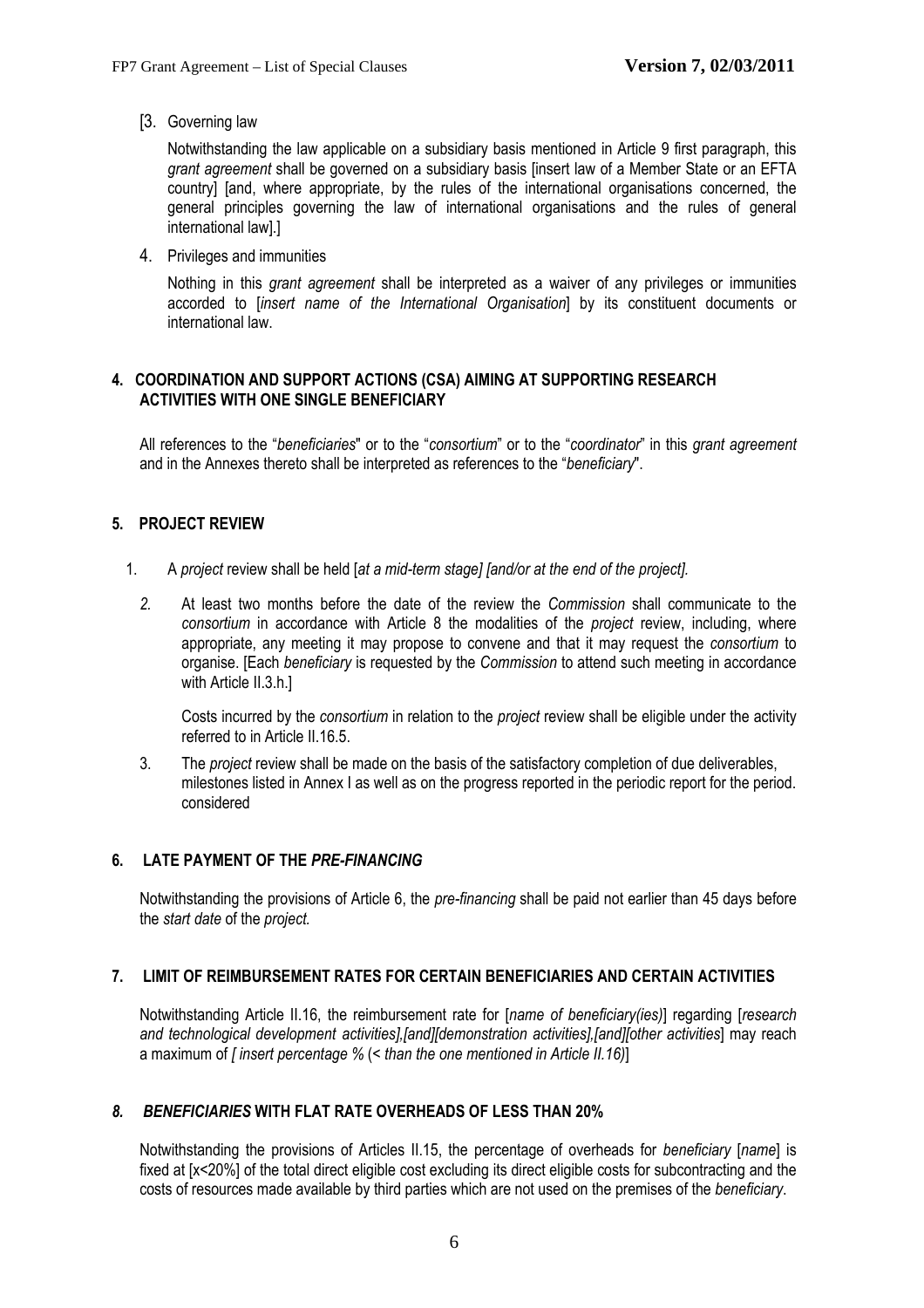# <span id="page-6-0"></span>*9. BENEFICIARIES* **WITH COSTS INCURRED IN RELATION TO THE PROJECT BUT NO EU OR EURATOM CONTRIBUTION (***e.g. usually from third countries***)**

1. Costs incurred by the following *beneficiary(ies)* shall not be taken into consideration for determining the financial contribution of *[the Union] [Euratom]*:

### ---[*name of beneficiary*]

- 2. Part B of Annex II, with the exception of Articles II.23, II.25.2 and II.25.3 and any other financial and payment provisions contained in the grant agreement do not apply to beneficiary(ies) mentioned in the previous paragraph. This(ese) beneficiary(ies) need not submit, in particular, the reports mentioned in Article II.4.1.c) and II.4.4 and [is] [are] not subject to financial audits and controls referred to in Article II.22
- 3. When providing services or resources to another beneficiary, this(ese) beneficiary(ies) shall be considered as (a) third party(ies) for the purpose of the application of Article II.3 paragraphs c) and d).

# <span id="page-6-1"></span>**10. THIRD PARTIES LINKED TO A BENEFICIARY [Joint Research Units (Unités Mixtes de Recherche, unités propres de recherche etc.) EEIGs/ groupings/ affiliates]**

1. The following third parties are linked to [*name of the beneficiary*]

# *--[name of the legal entity]*

# *---[name of the legal entity]*

2. This *beneficiary* may charge costs incurred by the above-mentioned third parties in carrying out the *project*, in accordance with the provisions of the *grant agreement*. These contributions shall not be considered as receipts of the *project*.

The third parties shall identify the costs to the *project* mutatis mutandis in accordance with the provisions of part B of Annex II of the *grant agreement*. Each third party shall charge its eligible costs in accordance with the principles established in Articles II.14 and II.15. The *beneficiary* shall provide to the *Commission*:

- an individual financial statement from each third party in the format specified in Form C. These costs shall not be included in the *beneficiary*'s Form C
- certificates on the financial statements and/or on the methodology from each third party in accordance with the relevant provisions of this *grant agreement*.
- a summary financial report consolidating the sum of the eligible costs borne by the third parties and the *beneficiary*, as stated in their individual financial statements, shall be appended to the *beneficiary*'s Form C.

When submitting reports referred to in Article II.4, the *consortium* shall identify work performed and resources deployed by each third party linking it to the corresponding *beneficiary*.

- 3. The eligibility of the third parties' costs charged by the *beneficiary* is subject to controls and audits of the third parties, in accordance with Articles II.22 and 23.
- 4. The *beneficiary* shall retain sole responsibility towards [*the Union][Euratom]* and the other beneficiaries for the third parties linked to it. The *beneficiary* shall ensure that the third parties abide by the provisions of the *grant agreement*.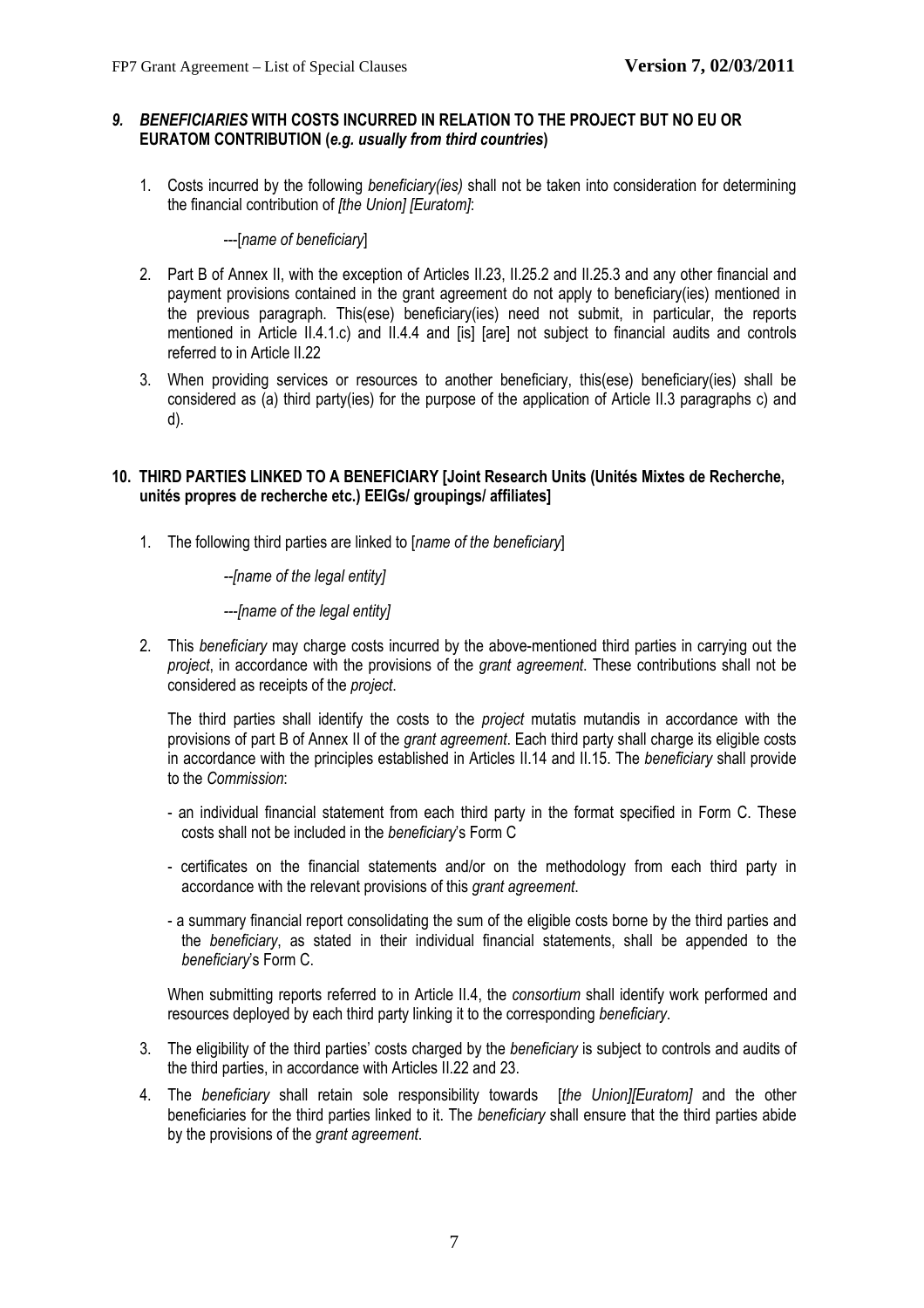# <span id="page-7-0"></span>**11. For EU - NOTIFICATION TO THE COMMISSION REQUIRED IN CASE OF AN INTENDED TRANSFER OF OWNERSHIP AND/OR AN INTENDED GRANT OF AN EXCLUSIVE LICENCE**

1. Where a *beneficiary* intends to transfer ownership of *foreground* or to grant an exclusive licence regarding *foreground* to a third party established in a *third country* not associated to the *Seventh Framework Programme* during the *project* and for a period of X<sup>1</sup> years after its completion, it shall notify the *Commission* 90 days prior to the intended transfer or grant..

A notification may only relate to existing and specifically defined *foreground*. It must include sufficient details regarding such *foreground*, the intended assignee or licensee and the (potential) *use* of the *foreground* and possible *access rights* thereto. Furthermore, a reasoned assessment of the intended transfer or grant must be included with regard to its impact on the competitiveness of the European economy, its consistency with ethical principles and its implications on security considerations.

The *Commission* may at any time notify the *beneficiary* that a notification is not complete or request additional information. No transfer or grant may take place until the *Commission* has, within the period set out in the next paragraph, had the opportunity to object.

2. The *Commission* may object to such an intended transfer of ownership of *foreground* or grant of an exclusive licence regarding *foreground* within 60 days of respectively having received a complete notification, or where applicable, having received the requested additional information, if it considers that the intended transfer or grant is not in accordance with the interests of developing the competitiveness of the European economy or is inconsistent with ethical principles or security considerations.

In such cases, the transfer or grant shall not take place unless the *Commission* is satisfied that appropriate safeguards will be put in place and has authorised the transfer or grant in writing.

#### [*Only for Multi-beneficiary grant agreements if needed*

3. Notwithstanding Articles II.27.4 and II.32.8 and paragraph 2 above, the *Commission* shall not object to transfers of ownership of *foreground* or grants of an exclusive licence regarding *foreground* intended by *beneficiaries* that do not receive a financial contribution of *the Union* as long as the intended transfer or grant concerns *foreground* generated by them. These intended transfers or grants are also excluded from the notification to the *Commission* mentioned in paragraph 1 above.]

# <span id="page-7-1"></span>**11 bis) For EURATOM - NOTIFICATION TO THE COMMISSION REQUIRED IN CASE OF AN INTENDED TRANSFER OF OWNERSHIP AND/OR AN INTENDED GRANT OF A LICENCE**

1) Where a *beneficiary* intends to transfer ownership of *foreground* or to grant a licence regarding *foreground* to a third party established in a *third country* not associated to the *Seventh Framework*  Programme during the *project* and for a period of  $X<sup>1</sup>$  years after its completion, it shall notify the *Commission* 90 days prior to the intended transfer or grant. However, excluded from this additional notification requirement are transfers or grants intended by beneficiaries that do not receive financial contribution of *Euratom* as long as the intended transfer or grant concerns *foreground* generated by them.

A notification may only relate to existing and specifically defined *foreground*. It must include sufficient details regarding such *foreground*, the intended assignee or licensee and the (potential) *use* of the *foreground* and possible *access rights* thereto. Furthermore, a reasoned assessment of the intended transfer or grant must be included with regard to its impact on the competitiveness of the European economy, its consistency with ethical principles and its implications on defence interests of the

 $\overline{a}$ <sup>1</sup> To be determined according to the project's research field, aims and likely results.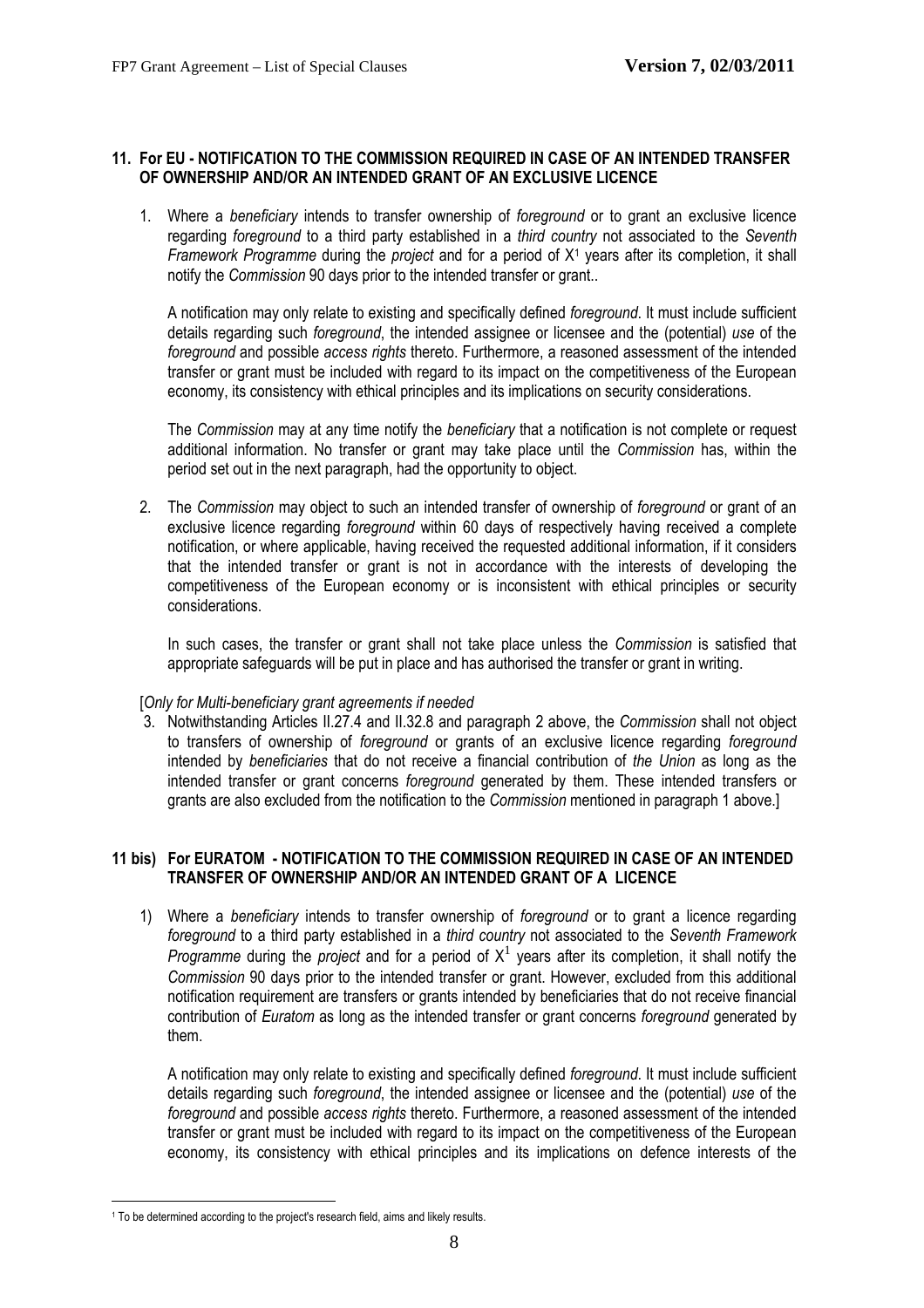Member States within the meaning of Article 24 of the Treaty establishing the *European Atomic Energy Community* (Euratom).

The *Commission* may at any time notify the *beneficiary* that a notification is not complete or request additional information. No transfer or grant may take place until the *Commission* has, within the period set out in the next paragraph, had the opportunity to object.

2) The *Commission* may object to such an intended transfer of ownership of *foreground* or grant of a licence regarding *foreground* within 60 days of respectively having received a complete notification, or where applicable, having received the requested additional information, if it considers that the intended transfer or grant is not in accordance with the interests of developing the competitiveness of the European economy or is inconsistent with ethical principles or the defence interests of the Member States within the meaning of Article 24 of the Treaty establishing the *European Atomic Energy Community* (Euratom).

In such cases, the transfer or grant shall not take place unless the *Commission* is satisfied that appropriate safeguards will be put in place and has authorised the transfer or grant in writing.

# <span id="page-8-0"></span>**12. NO ACCESS RIGHTS FOR AFFILIATES**

Paragraph 3 of Article II.34 regarding *access rights* for affiliates does not apply to this *grant agreement*.

# <span id="page-8-1"></span>**13. ETHICAL RULES**

 $\overline{a}$ 

- 1. The *beneficiaries* shall comply with the ethical framework of FP7, all applicable legislation, any relevant future legislation and FP7 specific programmes on "Cooperation", "Ideas", "People", "Capacities" (2007-2013) and "Euratom" (2007-2011)2.
- 2. The *beneficiaries* undertake not to carry out research under this *project* involving any of the following activities:
	- (a) research activities aiming at human cloning for reproductive purposes,
	- (b) research activities intended to modify the genetic heritage of human beings which could make such change heritable, and
	- (c) research activities intended to create human embryos solely for the purpose of research or for the purpose of stem cell procurement, including by means of somatic cell nuclear transfer.

# <span id="page-8-2"></span>**14. RESEARCH ACTIVITIES INVOLVING THE USE OF HUMAN EMBRYOS AND HUMAN EMBRYONIC STEM CELLS**

The *beneficiaries* shall inform the *Commission* in writing of any research activities that may involve the use of human embryos or human embryonic stem cells, unless such provisions in Annex I to the *grant agreement* have specifically been approved. Such research may not take place without the prior written agreement of the *Commission*. The agreement of the *Commission* shall be subject to its internal procedures. Should such research not be approved, the *Commission* will not fund it as part of the *project* and may terminate the *grant agreement* if the *project* cannot continue without that research.

<sup>&</sup>lt;sup>2</sup> Council Decisions on the specific programmes: 2006/971/EC on "Cooperation", 2006/972/EC on "Ideas", 2006/973/EC on "People", 2006/974/EC on "Capacities" and 2006/976/Euratom on "Euratom".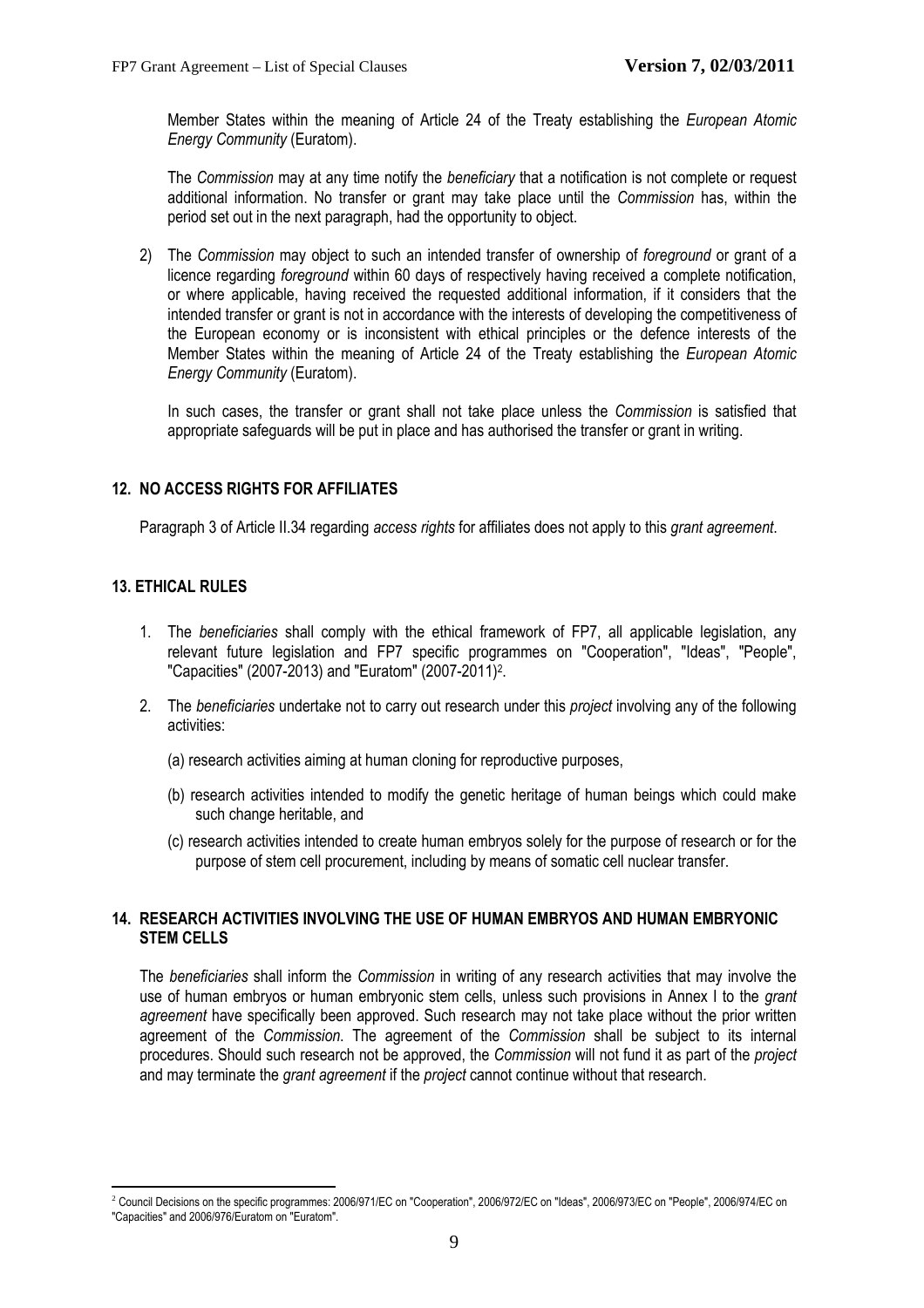# <span id="page-9-0"></span>**15. ETHICAL REVIEW**

- 1. The *beneficiary*(ies) shall provide the *Commission* with a written confirmation that it has received (a) favourable opinion(s) of the relevant ethics committee(s) and, if applicable, the regulatory approval(s) of the competent national or local authority(ies) in the country in which the research is to be carried out before beginning any *Commission* approved research requiring such opinions or approvals. The copy of the official approval from the relevant national or local ethics committees must also be provided to the *Commission*.
- [2. The beneficiary(ies) shall ensure that, where an ethical review has been carried out by the *Commission, the research carried out under the project fully complies with the following additional requirements resulting from the ethical review:*

*Free text with clear operational conclusions from the ethical review*.]

# <span id="page-9-1"></span>**16. CLINICAL RESEARCH (specific to biomedical research involving human beings)**

- 1. The *beneficiary(ies)* shall provide the *Commission* with a statement confirming that it has received (a) favourable opinion(s) of the relevant ethics committee(s) and, if applicable, the regulatory approval of the competent national authority(ies) in the country concerned before beginning any biomedical research involving human beings.
- 2. (For biomedical research involving human beings including clinical or other trials) The *Commission* shall never be considered as a sponsor for clinical trials in the sense of Directive 2001/20/EC of the European Parliament and of the Council of 4 April 2001 on the approximation of the laws, regulations and administrative provisions of the Member States relating to the implementation of good clinical practice in the conduct of clinical trials on medicinal products for human use.

Annex I shall indicate the name(s) of any such sponsor(s).

For trials not covered by Directive 2001/20/EC, Annex I shall indicate the name of the person or organisation that is responsible for the initiation, co-ordination and monitoring of the trial.

# <span id="page-9-2"></span>**17. SPECIFIC PROVISIONS FOR REIMBURSEMENT OF ACCESS TO SCIENTIFIC SERVICES FREELY AVAILABLE THROUGH COMMUNICATION NETWORK**

#### **A : Performance obligations**

The *beneficiary* that is in charge of providing access to the *infrastructure(s) or installation(s)*, as specified in Annex I – the *access provider –* shall, in addition to the other provisions of this *grant agreement,:*

- a) provide access free of charge to the scientific services described in Annex I through communication networks;
- b) have the services offered to the scientific community assessed periodically by an external board composed of international experts in the field, appointed by the *consortium* with the written approval of the *Commission*.

#### **B : Financial provisions**

Financial support of *[the Union] [Euratom]* for access costs shall not exceed 20% of the operating costs incurred by the *installation* providing the access over the duration of the *project*, excluding all contributions to the capital investments of the infrastructure.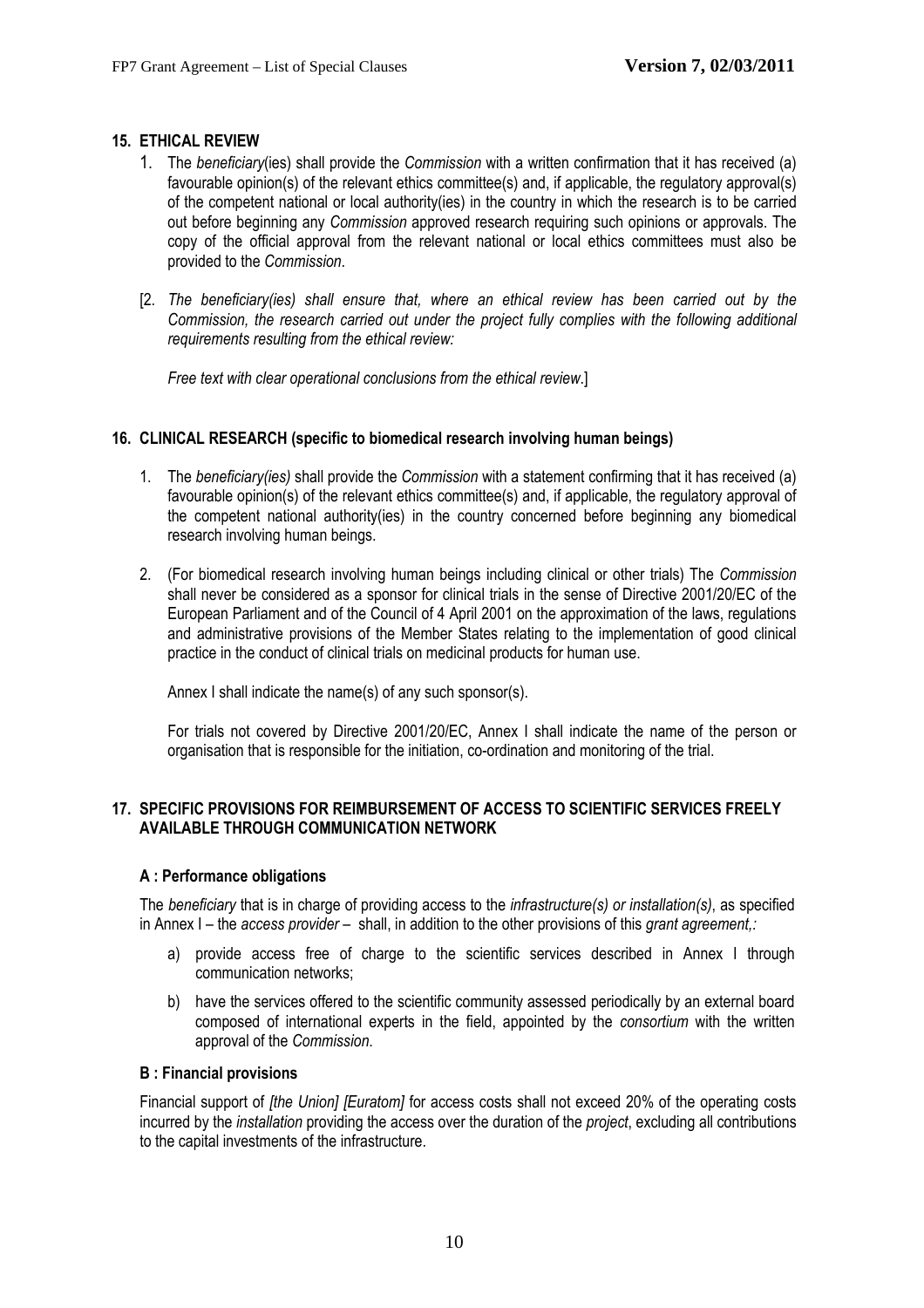# <span id="page-10-0"></span>**18. E-INFRASTRUCTURE ACTIVITIES**

#### **Definitions**

In addition to those of Article II.1, the following definitions apply to the *grant agreement*:

*Connectivity:* means a set of one or more circuits allowing for the transmission of full duplex bit streams between defined end points, as specified in Annex I.

*Connectivity services:* means any other activities as foreseen in Article II.16 to provide connectivity.

#### **Financial provisions**

 $\overline{a}$ 

As an exception to Article II.16, for the continued provision and upgrading of the required connectivity services as specified in Annex I, the maximum reimbursement rate shall be 50% of the total eligible costs.

# <span id="page-10-1"></span>**19. LIMITATION OF INDIRECT COSTS FOR INTEGRATING ACTIVITIES /INFRASTRUCTURES AND PREPARATORY PHASE**

Reimbursement of indirect costs related to coordination and support activities, except those related to the management of these activities, is limited to a maximum of 7% of the direct eligible costs relating to these activities, excluding the direct eligible costs for subcontracting and the costs of resources made available by third parties which are not used on the premises of the *beneficiary*.

# <span id="page-10-2"></span>**20. PAYMENT OF FIRST PRE-FINANCING (specific to DG TREN)**

Notwithstanding Article 6, the *pre-financing* shall be paid to the *Coordinator* within 45 days following the date the *Commission* is informed of accession to the *grant agreement* of all the *beneficiaries* identified in Article 1.1.

#### <span id="page-10-3"></span>21. CLASSIFIED DATA OR INFORMATION OR DANGEROUS MATERIALS<sup>3</sup> (specific to security-related **projects)**

When classified information is used as *background*, or is planned to be generated as *foreground,* or is actually generated as *foreground,* or if export or transfer licences are required for the transfer of dangerous materials or substances<sup>4</sup> or where a topic is subject to specific national or European security related legal restrictions, a Security Aspect Letter (SAL) is annexed to this *grant agreement* as an integral part of Annex I.

<sup>3 &</sup>quot;Dangerous materials" means materials or substances of a sensitive or hazardous nature, that if publicly disclosed could be expected to cause a hazard or danger to public health or the safety of citizens or the environment or that could adversely affect the national security interests of the States concerned or pose a risk otherwise, including high consequence dangerous goods, and accordingly, for which handling and transport is subject to specific security and safety rules on national, Union and International level, e.g. sensitive or hazardous materials in the field of biological, chemical, nuclear, radioactive or explosive materials.

<sup>4 &</sup>quot;Substances" means chemical elements and their compounds as they occur in the natural state or as produced by industry according to Council Directive 76/769/EEC of 27 July 1976 on the approximation of the laws, regulations and administrative provisions of the Member States relating to restrictions on the marketing and use of certain dangerous substances and preparations (OJ L 262 of 27.09.1976, p. 201–203).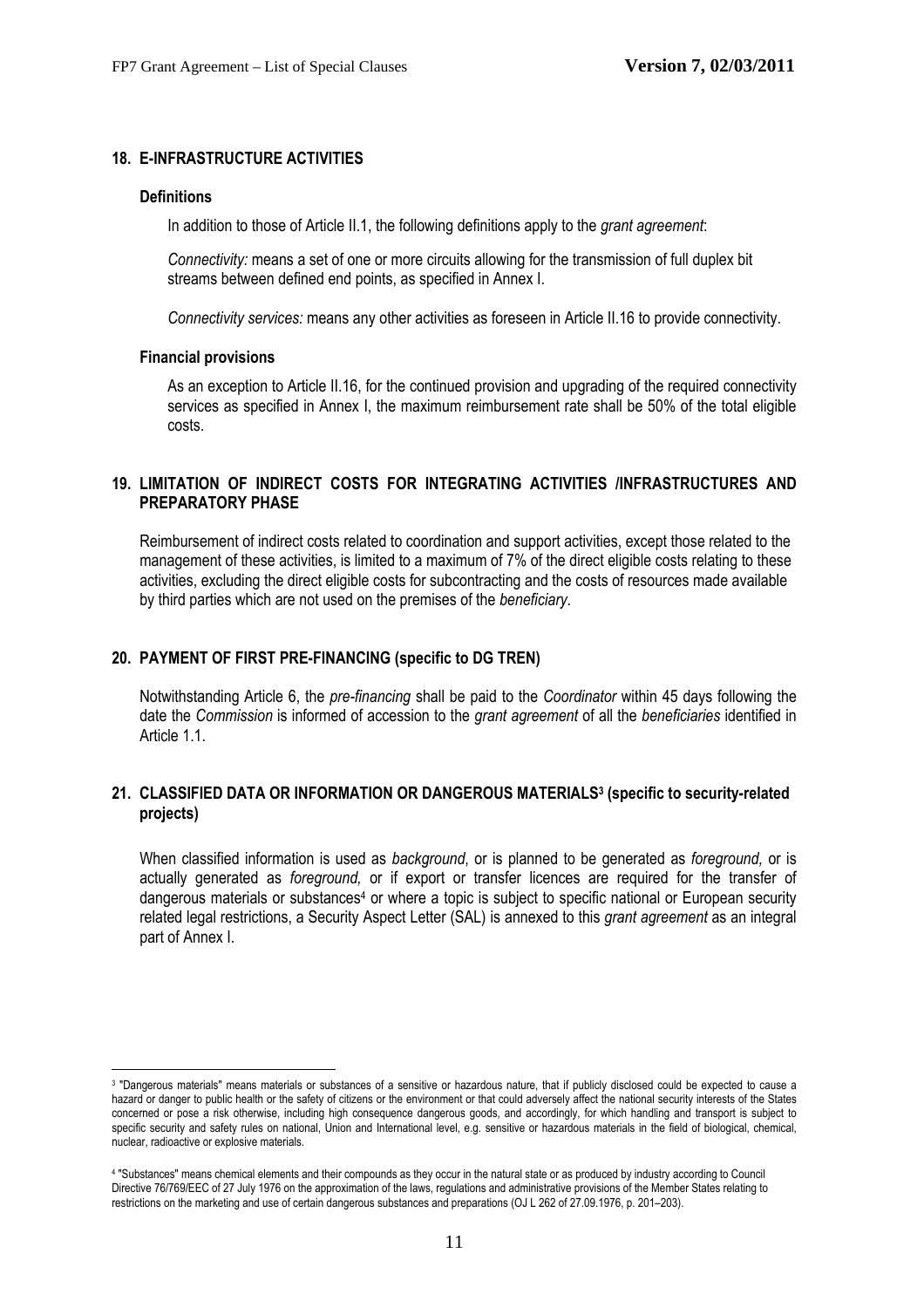### **22. TREATMENT OF CONFIDENTIAL, CLASSIFIED DATA OR INFORMATION OR DANGEROUS MATERIALS (specific to security-related projects)**

- 1. Each *beneficiary* shall comply with any security requirements prescribed by the Security Aspect Letter (SAL) attached to Annex I of this grant agreement. The *Commission* may terminate the *grant agreement* or the participation of the *beneficiary*(ies), in accordance with Article II.38, in case of non compliance with this obligation. Such action shall be without prejudice to any further legal action.
- 2. This SAL is valid throughout the duration of the *project*.
- 3. The beneficiaries of this grant agreement shall via the *Coordinator* inform the *Commission* of any change of security requirements emerging during the performance of the *project*. Any such change shall be introduced in the SAL by means of an amendment following the rules on amendments of Annex I.
- 4. In cases where a *beneficiary* cannot comply with increased security requirements, the grant agreement shall be terminated.
- 5. The beneficiaries shall ensure that any subcontractor or other third party complies with the security requirements set out in the SAL.

### <span id="page-11-0"></span>**23. ACTIVITIES AIMING TO DEVELOP HIGHLY RELIABLE CAPABILITIES HAVING AN IMPACT ON THE SECURITY OF EUROPEAN CITIZENS (specific to security-related projects)**

Notwithstanding the provisions of Article II.16.1, for security related research and technological development activities, the financial contribution of *the Union* may reach a maximum of 75% of the total eligible costs for all the *beneficiaries*, in the case of the development of capabilities in domains with very limited market size and a risk of 'market failure' and for accelerated equipment development in response to new threats.

# <span id="page-11-1"></span>**24. LIMITED DISSEMINATION OF FOREGROUND OUTSIDE THE CONSORTIUM FOR SECURITY REASONS (specific to security-related projects)**

Any *foreground*, generated in the course of the *project* shall not be disseminated to any legal entity outside the existing *consortium*, unless agreed otherwise by the *beneficiaries* and the *Commission*.

This rule also applies to affiliates or parent companies.

# <span id="page-11-2"></span>**25. SUBCONTRACTING IN GRANTS TO PRE-DEFINED BENEFICIARIES**5 **(specific to space-related projects)**

Article II.7 of the *grant agreement* is replaced as follows:

1. A subcontractor is a third party which has entered into an agreement on business conditions with one or more *beneficiaries* in order to carry out part of the tasks related to the *project*.

 Where the *beneficiary* enters into a subcontract to carry out some parts of the tasks related to the *project*, it remains bound by its obligations towards the *Commission* and the other *beneficiaries* under the *grant agreement* and retains sole responsibility for carrying out the *project* and for compliance with the provisions of the *grant agreement.* 

 $\overline{a}$ <sup>5</sup> Relevant for space research in the case of beneficiaries mentioned in the specific programme and/or work programme "Space" according to Article 14 of the Rules for Participation (in the following "pre-defined beneficiary"), applying for a grant under the funding scheme of a coordination and support action.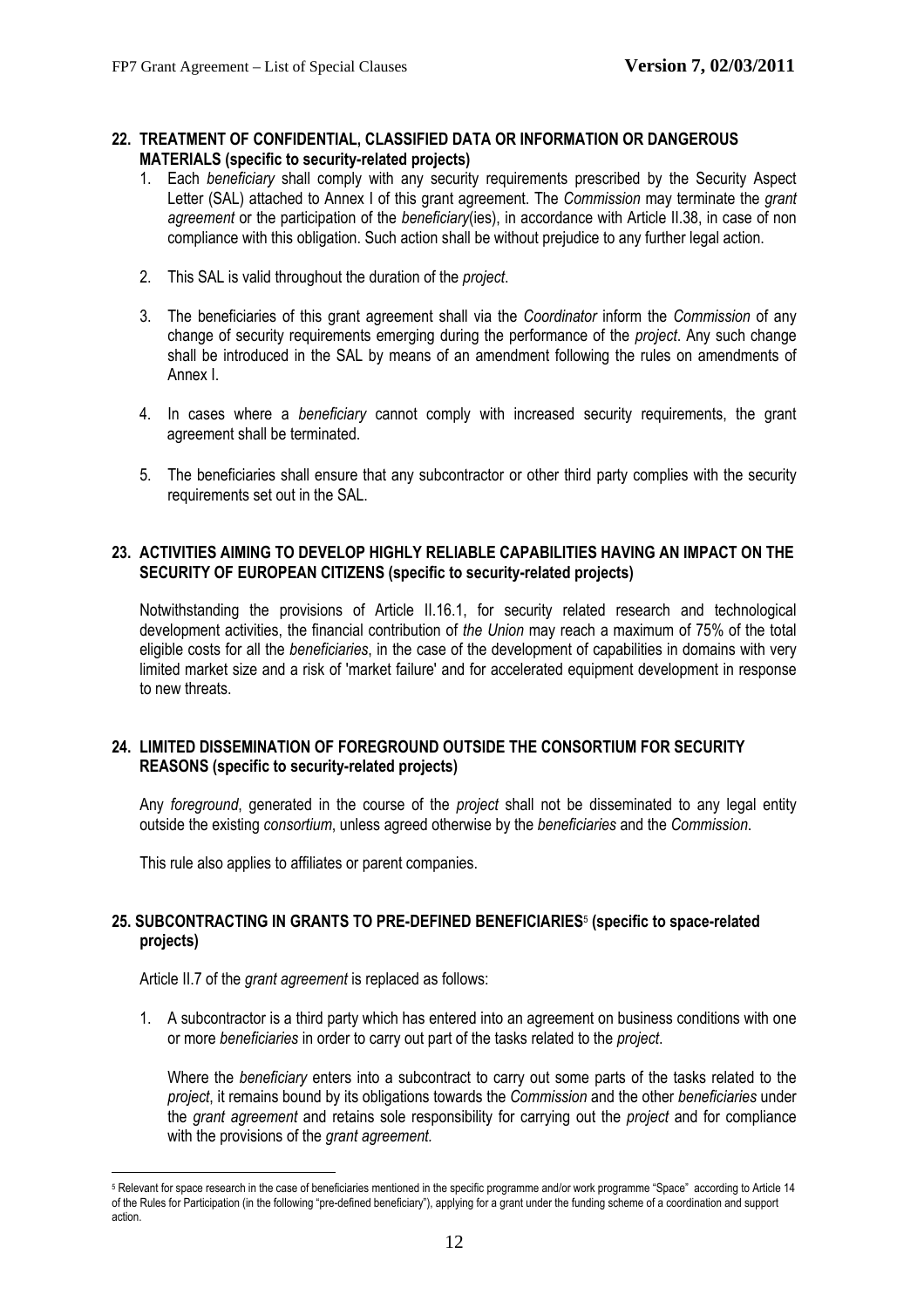Provisions of this *grant agreement* applying to subcontractors shall also apply to external auditors who certify financial statements or a methodology.

- 2. Where it is necessary for the beneficiaries to *subcontract* certain elements of the work to be carried out, the following conditions must be fulfilled:
	- the overall total of *subcontracts* cannot exceed 85% of the total eligible costs of the *project*;
	- recourse to the award of *subcontracts* must be duly justified and described in detail in Annex I having regard to the nature of the *project* and what is necessary for its implementation;
	- recourse to the award of *subcontract* by a *beneficiary* may not affect the rights and obligations of the *beneficiaries* regarding *background* and *foreground;*
	- Annex I must indicate the tasks to be subcontracted and an estimation of the costs;
- 3. Any subcontract, the costs of which are to be claimed as an eligible cost*,* must be awarded according to the principles of best value for money (best price-quality ratio), transparency and equal treatment. The rules governing any such awarding procedures are subject to prior approval by the *Commission* and form part of Annex I.

Subcontracts concluded on the basis of framework contracts entered into between a *beneficiary* and a *subcontractor*, prior to the beginning of the *project* in accordance with the *beneficiary*'s usual management principles may also be accepted.

- *4. Beneficiaries* may *use* external support services for assistance with minor tasks that do not represent per se *project* tasks as identified in Annex I.
- 5. The *Commission* and the Court of Auditors enjoy the right to exercise their powers of control, on documents and on premises, over all *beneficiaries* and subcontractors who have received Union funds.

# <span id="page-12-0"></span>**26. ENLARGEMENT OF THE CONSORTIUM (specific to space-related projects)**

Notwithstanding the obligations of *consortiums* mentioned in Article II.35, the rules and procedures governing any such competitive call shall be subject to the prior approval of the *Commission*, which shall be consulted at least 90 days prior to the expected date of publication.

# <span id="page-12-1"></span>**27. BANK ACCOUNT SPECIFICALLY DEDICATED TO THE PROJECT (specific to security-related projects)**

The bank account referred to in Article 5.3 shall be dedicated specifically to the *project*.

# <span id="page-12-2"></span>**28. RIGHT TO ACCESS AND TO USE DATA FOR THE PURPOSES OF THE EUROPEAN UNION (specific to space-related projects)**

*The Union* shall enjoy access rights to information specifically acquired for the *project* and to *foreground* for the purpose of developing, implementing and monitoring *Union* policies related to environment and security. Such access rights shall be granted on a royalty-free basis.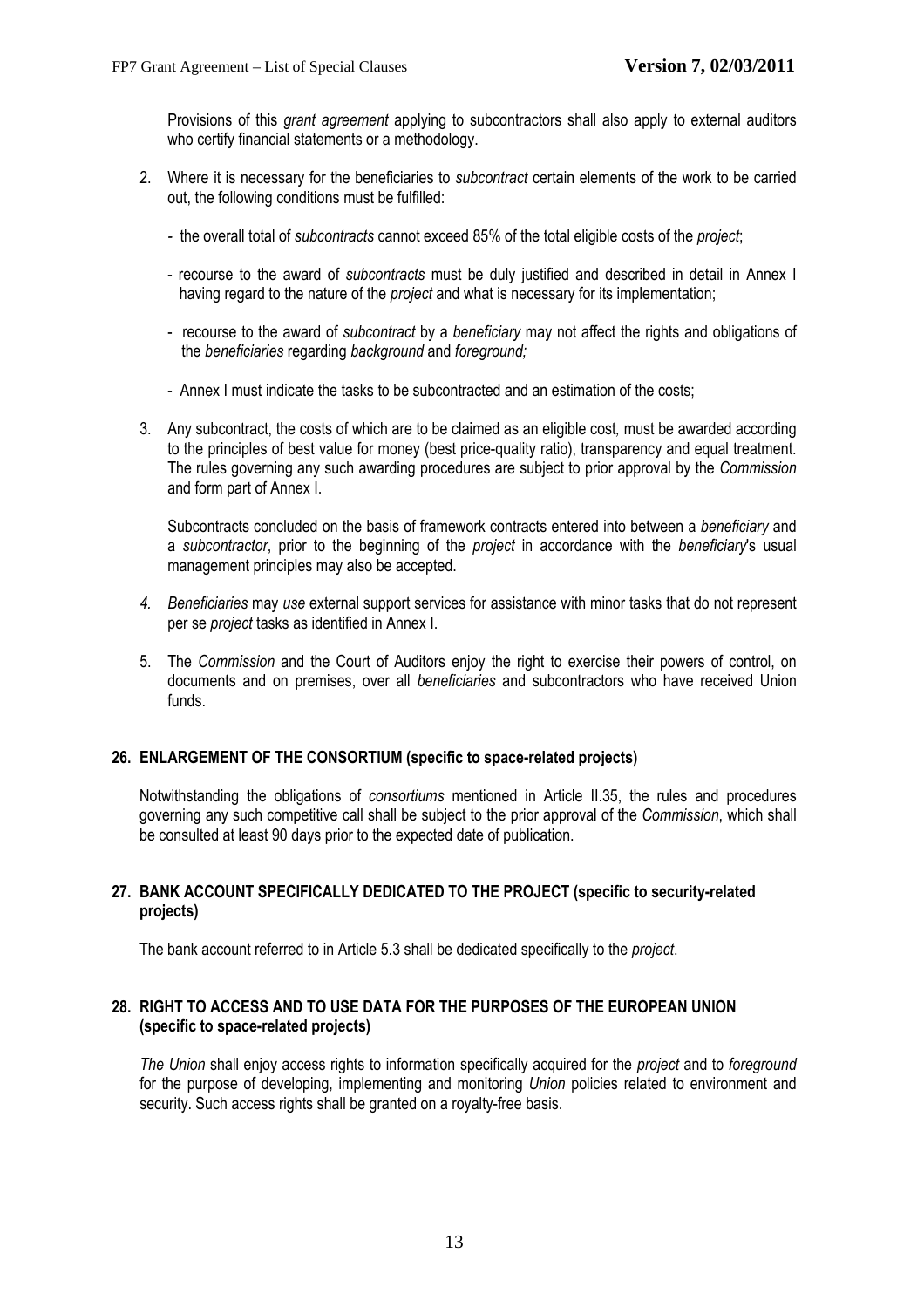# <span id="page-13-0"></span>**29. ACCESS RIGHTS TO FOREGROUND FOR POLICY PURPOSES AND TRANSFER OF OWNERSHIP OF FOREGROUND (specific to environment research)**

- 1. The *Project* should ensure that protocols and plans for data collection and storage are in line with Data Policy of the European Union.
- 2. The European Union Institutions and Bodies shall enjoy access rights to *foreground* for the purpose of developing, implementing and monitoring environmental policies. Such access rights shall be granted by the *beneficiary* concerned on a royalty-free basis.
- 3. Where *foreground* will no longer be used by the *beneficiary* nor transferred, the *beneficiary* concerned will inform the *Commission*. In such case, the *Commission* may request the transfer of ownership of such *foreground* to the European Union. Such transfer shall be made free of charge and without restrictions on use and dissemination.

# **30. DEPARTMENTS/INSTITUTES ETC. WITHIN A LEGAL ENTITY THAT CAN IDENTIFY THEIR REAL INDIRECT COSTS WHERE THE (WHOLE) LEGAL ENTITY CANNOT**

[*Name of the department/institute etc.],* which is an integral part of [*beneficiary]* [*third party identified in special clause number 10] [name of beneficiary/third party*] has an analytical accounting system which allows it to identify its actual indirect costs. Therefore, and notwithstanding the provisions of article II.15.3, [*name of the department/institute etc.]* may declare indirect costs in FP7 grant agreements based on its actual indirect costs, despite the fact that the [*beneficiary] [third party identified in special clause number 10]* has opted for a flat rate.

# **31. CONTRIBUTION TO THE GUARANTEE FUND**

Notwithstanding Article 6, the *pre-financing* referred to therein shall be paid to the *coordinator* in accordance with the following:

- a first instalment of the *pre-financing* of EUR [**insert amount foreseen in Article 6.1, minus the**  *beneficiaries***' contribution to the Guarantee Fund**] within 45 days following the date of entry into force of this *grant agreement,*
- a second instalment of the *pre-financing* of EUR [*beneficiaries'* **contribution to the Guarantee Fund, insert amount foreseen in Article 6.2**] to be transferred by the *Commission* in the name of the *beneficiaries* into the Guarantee Fund referred to in Article II.20, once the *Commission* has established the Fund and entrusted its financial management to a depository bank.

# **32. SPECIFIC PROVISIONS RELATED TO COST ACTIVITIES**

- 1. All references to the *beneficiaries* or to the *consortium* or to the *coordinator* in this *grant agreement* and in the Annexes thereto shall be interpreted as references to the *beneficiary*.
- 2. The 90% limit of payments foreseen in Article II.6.2 does not apply to this *grant agreement.*
- 3. In case an amendment to this *grant agreement* foresees an increase of the maximum financial contribution of *the Union* laid down in Article 5.1, a further *pre-financing* shall be paid. The amount of this *pre-financing* shall be fixed in the amendment. Article 6 applies mutatis mutandis.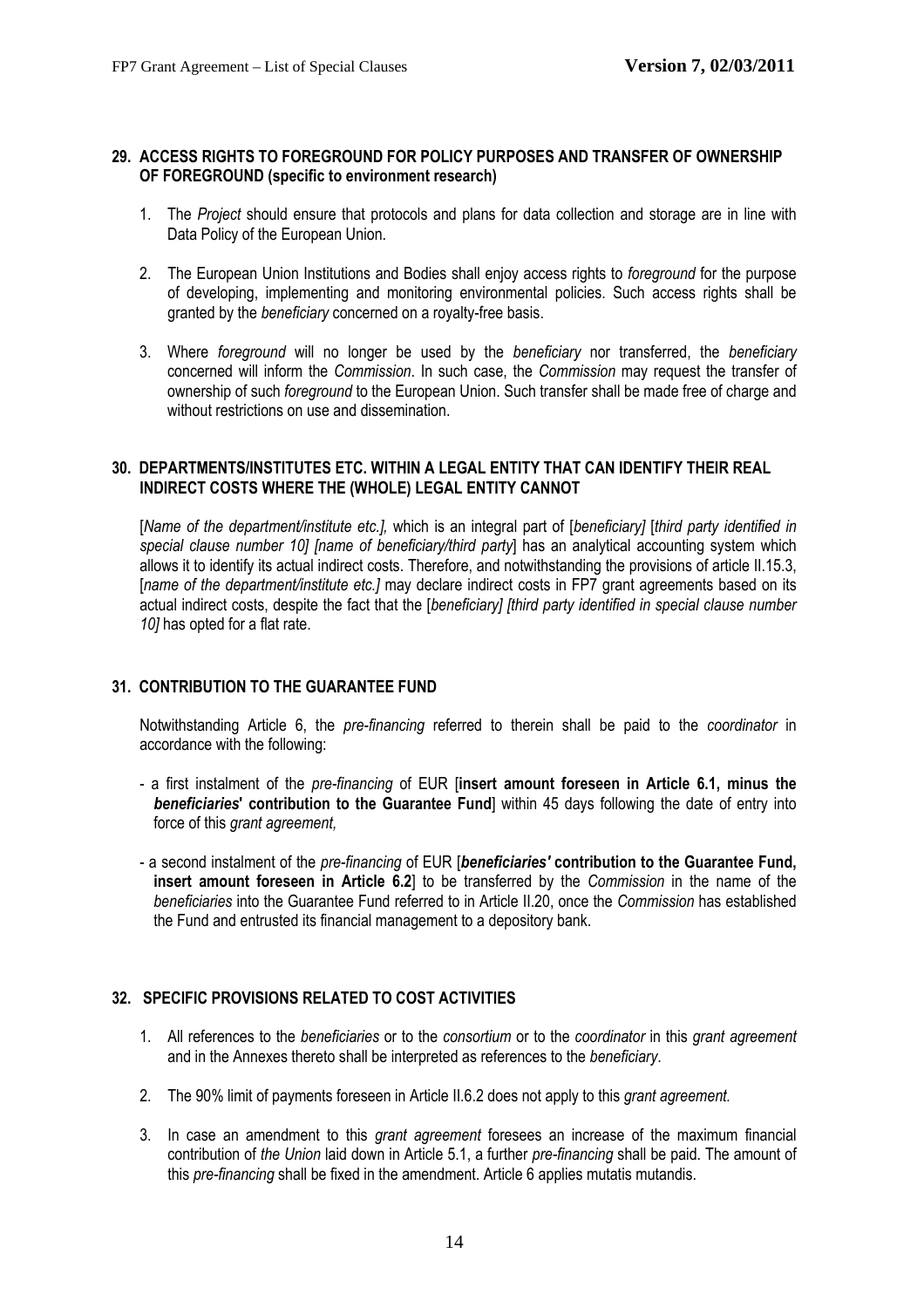- 4. The *beneficiary* shall ensure that the provisions of Article II.22 apply to the final beneficiaries of the actions financed by the *beneficiary* under this *grant agreement*.
- 5. The *beneficiary* shall observe the following conditions for the award of grants to the final beneficiaries:
	- a. Any grant awarded to final beneficiaries shall contribute to the overall objective of COST to establish and maintain an intergovernmental system for cooperation and networking of European nationally-funded researchers and research activities.
	- b. The procedures for the award of grants shall be open and transparent. They shall be based on a competitive approach following, as a rule, a system of open calls with clearly set out objectives and budget and external peer review. Final award decisions shall be taken by the Management Committee of the Action or the Domain Committee. The procedures are laid down in detail in Annex I to this *grant agreement*.
	- c. The grants shall be awarded to the following types of activities:
		- (1) Operation of the COST Domain Committees
		- (2) COST Actions ("bottom-up" initiatives for coordination and networking at European level, based on a continuous open call)
		- (3) Short-term scientific missions (STSM)
		- (4) Training Schools
		- (5) Dissemination and publication of scientific results
		- (6) Any other related activity agreed by the parties and laid down in Annex I to this *grant agreement*
	- d. The maximum amounts of the financial support to final beneficiaries are established in Annex I to this *grant agreement.*

# **33. CONFIDENTIAL, CLASSIFIED DATA OR INFORMATION OR DANGEROUS MATERIALS. In relation to Article II.9. Confidentiality (specific to security-related projects)**

Article II.9 of the *grant agreement* is replaced as follows:

1. During the *project* and for a period of five years after its completion or any other period thereafter as established in the *consortium agreement*, the *beneficiaries* undertake to preserve the confidentiality of any data, documents or other material that is identified as confidential in relation to the execution of the *project* ("*confidential information*"). The *Commission* undertakes to preserve the confidentiality of "confidential information" until five years after the completion of the *project*. Upon a duly substantiated request by a *beneficiary,* the *Commission* may agree to extend this period regarding specific confidential information.

Where *confidential information* was communicated orally, its confidential character must be confirmed by the disclosing party in writing within 15 days after disclosure*.* 

- 2. Paragraph 1 no longer applies where:
	- the *confidential information* becomes publicly available by means other than a breach of confidentiality obligations;
	- the disclosing party subsequently informs the final beneficiary that the *confidential information* is no longer confidential;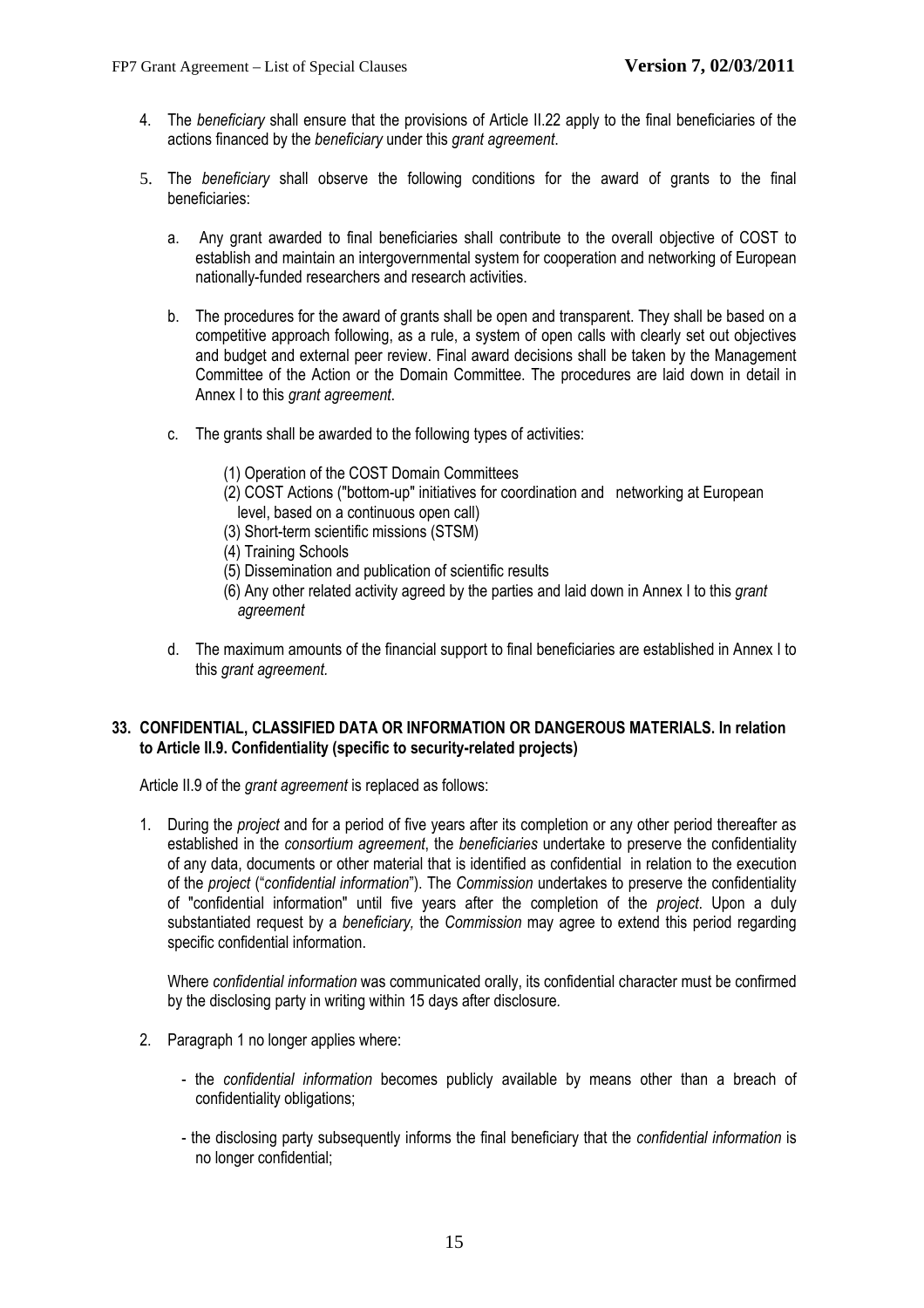- the *confidential information* is subsequently communicated to the final beneficiary without any obligation of confidence by a third party who is in lawful possession thereof and under no obligation of confidentiality.
- 3. The *beneficiaries* undertake to use such confidential information only in relation to the execution of the *project* unless otherwise agreed with the disclosing party.
- 4. Notwithstanding the preceding paragraphs, the treatment of data, documents or other information which are determined to require protection against unauthorised disclosure and which has been so designated by a security classification ("*classified information*") must follow the applicable rules established by the relevant national, European Community, European Union, and International legislation, including the *Commission's* internal rules for handling *classified information*. The obligation also applies for the handling of dangerous materials or substances and for any information or materials which are subject to security restrictions or to export- or transfer-control. Where a *beneficiary* is established in a *third country* or is an *international organisation*, which has established with *the Union or Euratom a* special bilateral agreement in the field of security, including the handling, treatment or transfer of dangerous materials, any such bilateral security agreement shall also apply. The *beneficiaries* shall make sure that the *consortium agreement* concluded between them respects the relevant security legislation.

# **34. PROJECT INVOLVING COORDINATION WITH ANOTHER PROJECT FUNDED BY A THIRD COUNTRY AS A RESULT OF A COORDINATED CALL WITH THIS THIRD COUNTRY**

- 1. The *project* shall be coordinated with the *third country project* called [*insert the name of the third country project*], as described in Annex I ("*the third country project*").
- 2. *Coordination agreement*

The *beneficiaries* are deemed to [have](#page-0-0) concluded a *coordination agreement* with the partners of the *third country project,* which must be consistent with the provisions of this *grant agreement* and the *consortium agreement*. The *coordination agreement* governs *inter alia*:

i. the internal organisation between the projects including the decision making procedures;

ii. rules on intellectual property rights (for example regarding protection, *dissemination*, *use* and *access rights*);

iii. the settlement of internal disputes, including cases of abuse of power;

- iv. liability, indemnification and confidentiality arrangements between the partners.
- 3. Termination

In addition to the cases stipulated in Article II.38 the *Commission* may terminate the *grant agreement:*:

- Where *the third country project* does not start at the latest on the date specified in Annex I. In this case, no costs incurred by the *consortium* under the *project* can be approved or accepted as eligible for reimbursement by [*the Union] [Euratom]*. Any *pre-financing* provided to the *consortium*  and any interest generated by the *pre-financing* must be returned in full to the *Commission.*
- Where the corresponding *third country project* is terminated or becomes unable to meet its technical or economic commitments as defined in Annex I. In both cases, the procedure described in Article II.38 applies.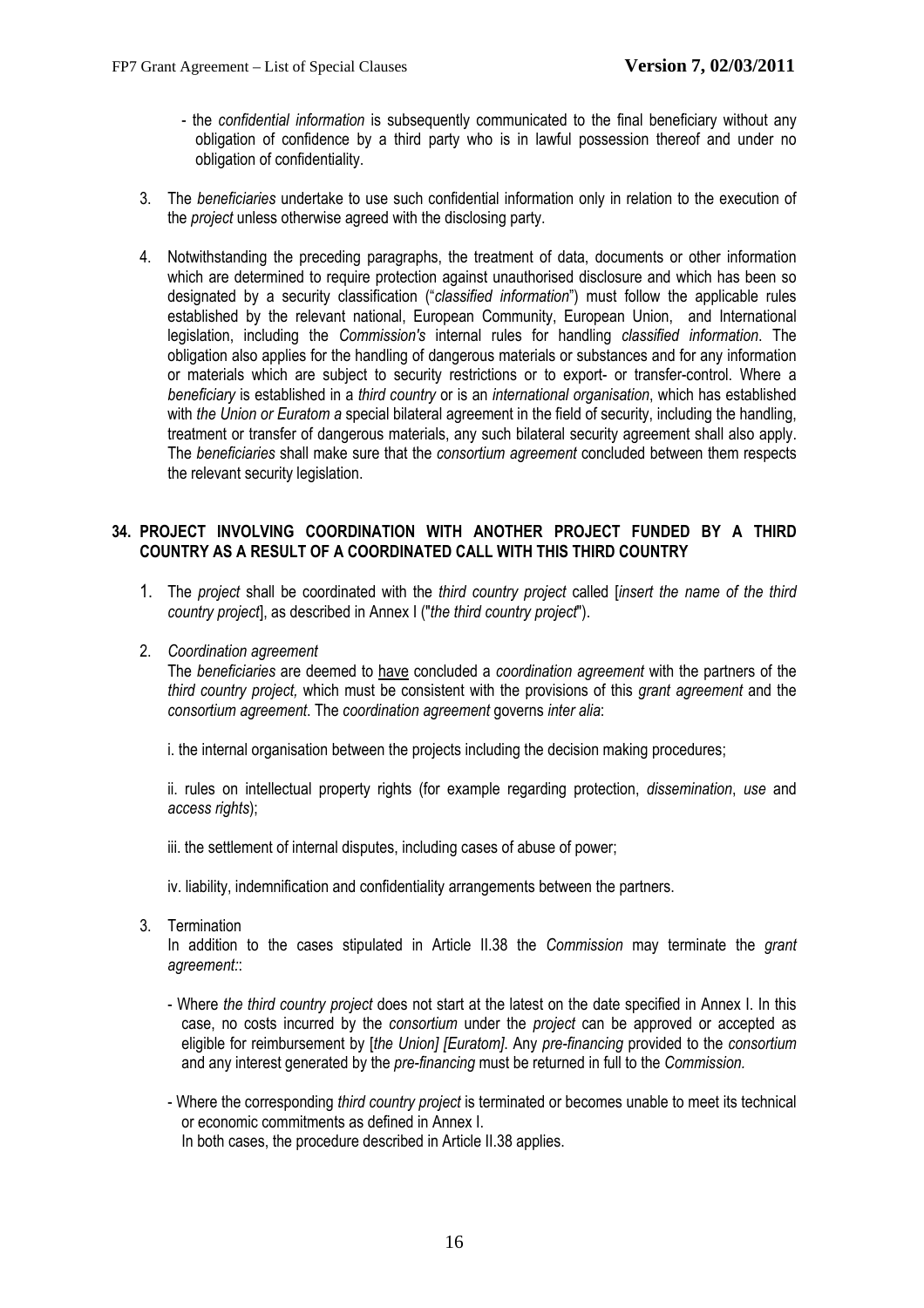### **35. ARBITRATION CLAUSE TO BE USED ONLY AT THE REQUEST OF ENTITIES NOT RECEIVING A FINANCIAL CONTRIBUTION OF [THE UNION] [EURATOM] WHICH ARE ESTABLISHED IN A THIRD COUNTRY NOT ASSOCIATED TO FP7 AND WHICH FOR REASONS OF DOMESTIC LAW CANNOT BE SUBJECT TO THE JURISDICTION OF THE COURT OF JUSTICE OF THE EUROPEAN UNION.**

- 1. Any dispute between [*the Union] [Euratom]* and [*name of the beneficiary*] (referred to in this Article individually as the "Party" and collectively as the "*Parties*") relating to the *grant agreement,* which cannot be settled amicably shall be referred to arbitration in accordance with the procedure specified below.
- 2. The Parties may refer to a sole arbitrator appointed on the basis of a common agreement. If no agreement is reached, an arbitration committee composed of three arbitrators shall be appointed. In this case, each party shall appoint one arbitrator. The two arbitrators thus appointed shall choose the third arbitrator who will act as the presiding arbitrator of the committee.

Each Party shall notify the other of its intention to resort to arbitration, appointing in the same act its arbitrator. If within one month after receipt of a party's notification of the appointment of an arbitrator, the other party has not notified the first party of the arbitrator it has appointed, the first party may request the Secretary-General of the Permanent Court of Arbitration to appoint the second arbitrator.

- 3. Within one month of the appointment of the arbitrators, the *Parties* shall agree on the terms of reference of the arbitration committee, including the procedure to be followed. If no agreement is reached after this time-limit, and for any matters not covered by these terms of reference, the Permanent Court of Arbitration Optional Rules for Arbitration Involving International Organisations and States or International Organisations and Private parties shall apply, depending on the nature of the entities involved.
- 4 The arbitration proceedings shall take place in Brussels.
- 5. In resolving the dispute, the arbitrator or the arbitration committee shall apply the provisions of the *grant agreement*, the [*Euratom*] [European Community and European Union] acts related to FP7, the Financial Regulation applicable to the general budget and its implementing rules and other *[Euratom*  and European Union] [European Community and European Union] law and, on a subsidiary basis, by the law of *[country of the seat of the authorising officer responsible under the internal rules on the*  execution of the general budget of the EuropeanUnion. The arbitrator or the arbitration committee shall set out in the arbitral award the detailed grounds for its decision.
- 6. The arbitral award shall be final and binding upon the *Parties*, which hereby expressly agree to renounce their right to any form of appeal or revision.
- 7. The costs, including all reasonable fees expended by the *Parties* to any arbitration hereunder, shall be apportioned between the *Parties* by the arbitrator or the arbitration committee.
- 8. The language to be used in the arbitral proceedings shall be English.

# **36. NO OBJECTION BY THE COMMISSION REGARDING TRANSFERS OF OWNERSHIP OR GRANT OF EXCLUSIVE LICENCES BY BENEFICIARIES NOT RECEIVING FUNDING**

Notwithstanding Articles II.27.4 and II.32.8, the *Commission* shall not object to transfers of ownership of *foreground* or to grants of an exclusive licence regarding *foreground* to a third party established in a *third country* not associated to the *Seventh Framework Programme* intended by *beneficiaries* that do not receive financial contribution of *[the Union] [Euratom]* as long as the intended transfer or grant concerns *foreground* generated by them.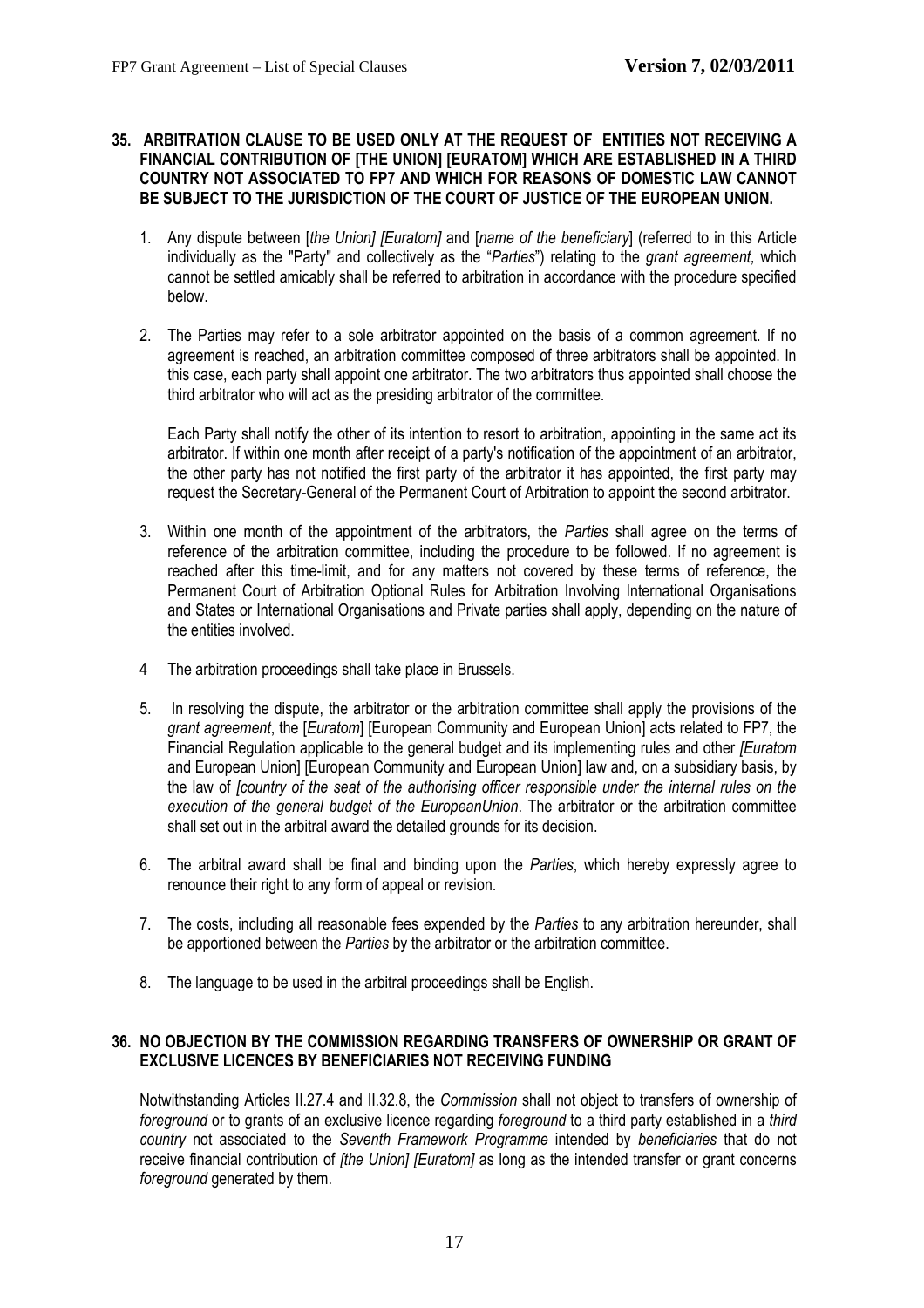# **36TER (SPECIFIC FOR SECURITY RELATED PROJECTS) NO OBJECTION BY THE COMMISSION REGARDING TRANSFERS OF OWNERSHIP OR GRANT OF EXCLUSIVE LICENCES BY BENEFICIARIES NOT RECEIVING FUNDING**

Notwithstanding Articles II.27.4 and II.32.8, the Commission shall not object to transfers of ownership of foreground or to grants of an exclusive licence regarding foreground to a third party established in a third country not associated to the Seventh Framework Programme intended by beneficiaries established in that third country that do not receive a financial contribution of the Union as long as the intended transfer or grant concerns foreground generated by this beneficiary based on his own background.

# **37. ACCESS RIGHTS TO FOREGROUND FOR EURATOM PURPOSES**

*Euratom* shall enjoy access rights, on a royalty-free basis, to *foreground* generated under the *project* for the purpose of negotiating, concluding and participating in international research and collaboration agreements in the field of nuclear energy. Such *access rights* shall include the right to sub-license the said *foreground* to third parties participating in accordance with the provisions of the relevant collaboration agreement.

# **38. SPECIAL CASE WHEN SECONDARY AND HIGHER EDUCATION ESTABLISHMENTS AND PUBLIC BODIES ARE THE COORDINATOR AND THERE IS AN "AUTHORISATION TO ADMINISTER" GIVEN TO A THIRD PARTY CREATED, CONTROLLED OR AFFILIATED TO THE COORDINATOR**

The bank account mentioned in Article 5 is the bank account of [*insert third party with an "authorisation to administer*"].Thefinancial contribution of *[the Union] [Euratom]* shall be paid to [*insert third party with an "authorisation to administer*"] which receives it on behalf of the *coordinat*or, which in its turn receives it on behalf of the *consortium*. The payment of the financial contribution of *[the Union] [Euratom]* to this entity discharges the *Commission* from its obligation on payments.

The *coordinator* may delegate the tasks mentioned in Article II.2.3 a), b) and c) to this entity. The *coordinator* retains sole responsibility for the financial contribution of *[the Union] [Euratom]* and for the compliance with the provisions of the *grant agreement*.

# **39. OPEN ACCESS (SPECIFIC TO THE THEMATIC AREAS "HEALTH", "ENERGY", "ENVIRONMENT (INCLUDING CLIMATE CHANGE)", "INFORMATION & COMMUNICATION TECHNOLOGIES" (CHALLENGE 2), AND "SOCIO-ECONOMIC SCIENCES AND THE HUMANITIES", AS WELL AS TO THE ACTIVITIES "RESEARCH INFRASTRUCTURES" (E-INFRASTRUCTURES), AND "SCIENCE IN SOCIETY")**

In addition to Article II.30.4, *beneficiaries* shall deposit an electronic copy of the published version or the final manuscript accepted for publication of a scientific publication relating to *foreground* published before or after the final report in an institutional or subject-based repository at the moment of publication.

*Beneficiaries* are required to make their best efforts to ensure that this electronic copy becomes freely and electronically available to anyone through this repository:

- immediately if the scientific publication is published "open access", i.e. if an electronic version is also available free of charge via the publisher, or
- within  $[X^6]$  months of publication.

 $\overline{a}$ 

 $^6$  The number X will be 6 months in the thematic areas "Health", "Energy", "Environment (including Climate Change)", and "Information & communication technologies" (Challenge 2) and the activity "Research infrastructures" (e-infrastructures), and 12 months in the thematic area "Socio-economic Sciences and the Humanities" and the activity "Science in Society".